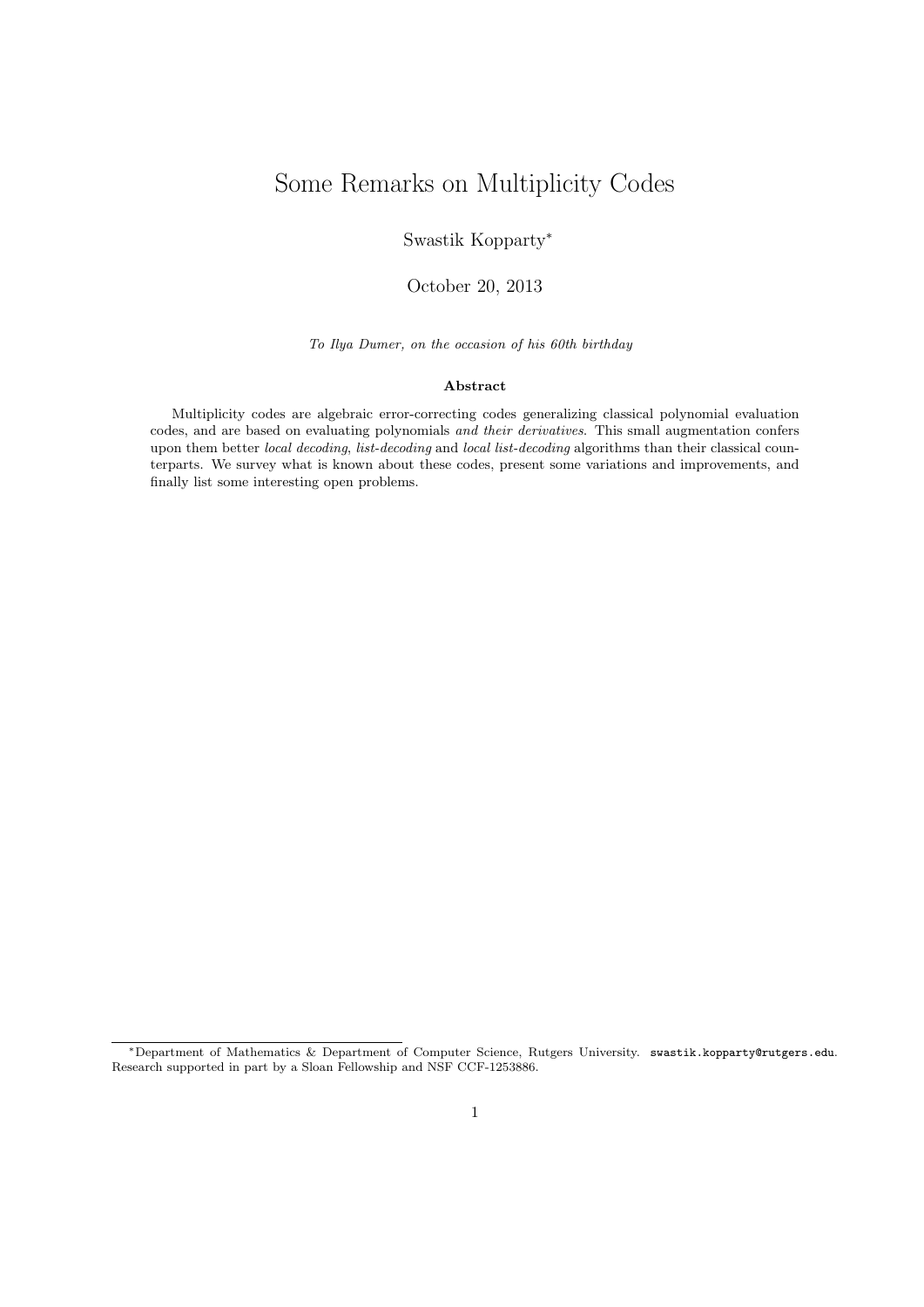# 1 Introduction

Reed-Solomon codes and Reed-Muller codes are classical families of error-correcting codes which have been widely influential in coding theory, combinatorics and theoretical computer science. These codes are based on evaluations of polynomials: a codeword of one of these codes is obtained by evaluating a polynomial over a finite field  $\mathbb{F}_q$  of degree at most d at all points in  $\mathbb{F}_q^m$ .

Multiplicity codes are a family of recently-introduced algebraic error-correcting codes based on evaluations of polynomials and their derivatives. Specifically, a codeword of a multiplicity code is obtained by evaluating a polynomial of degree at most d, along with all its derivatives of order  $\lt s$ , at all points in  $\mathbb{F}_q^m$ .

The  $s = 1$  versions of multiplicity codes are thus the classical Reed-Solomon  $(m = 1)$  and Reed-Muller  $(m \geq 1)$  codes. We will see that by allowing s to be larger than 1, in many senses general multiplicity codes go beyond their  $s = 1$  counterparts.

Multiplicity codes with  $m = 1$  (i.e., based on univariate polynomials) were first considered by Rosenbloom and Tsfasman [RT97], who studied them for the purposes of producing optimal codes for the "M metric" (now known as the Rosenbloom-Tsfasman metric). They were also studied by Nielsen [Nie01], who showed that they admit list-decoding algorithms upto the Johnson bound, similar to the Reed-Solomon codes.

Multiplicity codes with general  $m$ , s were defined by Kopparty, Saraf and Yekhanin [KSY11]. The main result of [KSY11] was that for every  $\epsilon, \alpha > 0$ , for all k, there are multiplicity codes of dimension k, rate  $1 - \alpha$ , and which are locally decodable from a constant fraction of errors with in just  $O_{\epsilon,\alpha}(k^{\epsilon})$  time. Prior to [KSY11], codes with nontrivial local decoding algorithms were known only at rate  $R < 1/2$ , and achieving local decoding complexity  $O(k^{\epsilon})$  required the code to have rather small rate  $R = \epsilon^{(1/\epsilon)}$  (the codes that were known to achieve these parameters were the Reed-Muller codes). It should be noted that more recent results have shown how to construct codes achieving parameters similar to those of multiplicity codes using significantly different ideas: Guo-Kopparty-Sudan [GKS13], Guo [Guo13] and Hemenway-Ostrovsky-Wooters [HOW13].

Subsequently, Guruswami-Wang [GW11] and Kopparty [Kop12] studied the list-decoding of univariate multiplicity codes, and showed that there are sequences of univariate multiplicity codes of rate  $R$ , list-decodable from  $1-R-\epsilon$  fraction errors in polynomial time (achieving the so-called list-decoding capacity, thus providing another route to such codes after the breakthrough results of Parvaresh-Vardy [PV05] and Guruswami-Rudra [GR08]).

Global decoding of multivariate multiplicity codes was also considered in [Kop12]. There it was shown that multivariate multiplicity codes can be decoded upto half their minimum distance in polynomial time, and can be list-decoded from the Johnson bound in polynomial time.

The primary purpose of this paper is to survey the state of the art algorithms for dealing with multiplicity codes. Along the way we note some variations and improvements. Specifically:

1. We give an improved local decoding algorithm for multiplicity codes. The original local decoding algorithm of [KSY11] for multiplicity codes worked as follows: in order to recover the correct value of the multiplicity codeword at a point  $\mathbf{a} \in \mathbb{F}_q^m$ , one would take  $s^{O(m)}$  random lines in  $\mathbb{F}_q^m$  passing through a, query the codeword on all those lines, and use the answer to decode the correct value at a. Our improved local decoding algorithm is based on queries only  $\exp(m)$  random lines through a.

This new algorithm is based on two new ideas. First, we show that one can extract much more information from each line about the correct value at **a** than what the previous algorithm took advantage of. Second, we use a more sophisticated way of combining information from the different lines. For the previous algorithm, the problem of combining information from the various lines through a to recover the correct value of the codeword at a amounted to the problem of decoding a Reed-Muller code. In the new algorithm, this problem turns out to be a case of decoding a multiplicity code!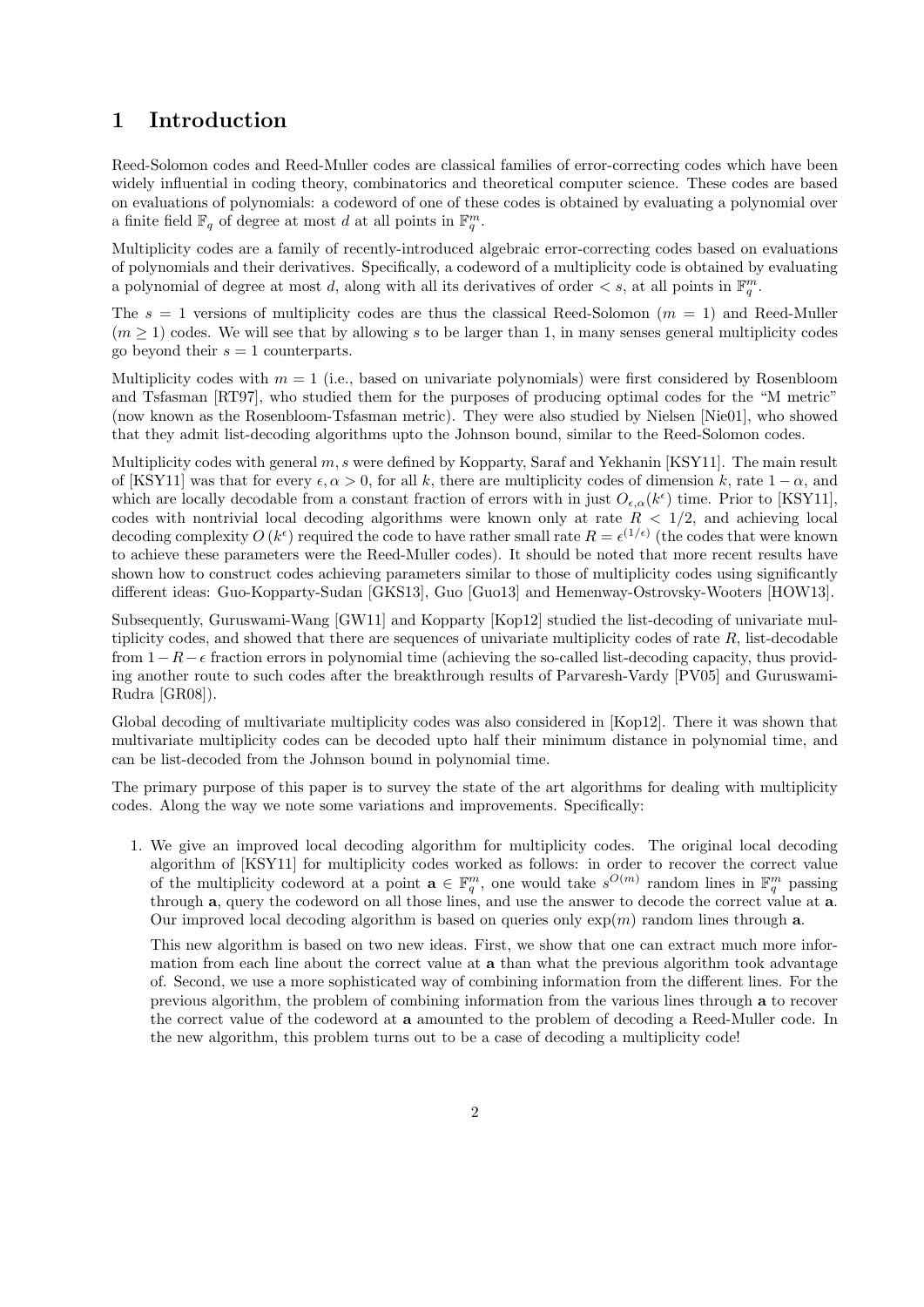2. The above framework admits a number of variations that could potentially be interesting for their own sake.

One variation leads to a "polynomial rate" constant-query error-correction scheme as follows: a message  $\sigma \in \Sigma_0^n$ , where  $|\Sigma_0| = \exp(n)$ , gets encoded into a codeword  $c \in \Sigma^n$ , where  $\log |\Sigma| = n^{\epsilon} \cdot \log |\Sigma_0|$ , such that even if a constant fraction of the coordinates of c are corrupted, for any given<sup>1</sup>  $i \in [n]$  one can recover  $\sigma_i$  with high probability using only  $O(1)$  queries into c. Such large alphabet error-correction schemes were considered by Beimel and Ishai [BI01].

Another variation allows local correction for some low rate multiplicity codes using only m lines, with a much simpler local correction algorithm.

- 3. Using ideas from the above improvements, we give a new algorithm for (global) decoding of multivariate multiplicity codes. The original approach of [Kop12] was based on a family of  $s^{O(m)}$  space filling curves that passed through all the points of  $\mathbb{F}_q^m$ . The new algorithm uses only  $\exp(m)$  many curves. The property of the  $s^{O(m)}$  curves used in [Kop12] was "algebraic repulsion": no nonzero polynomial  $P(X_1, \ldots, X_m)$  of moderate degree can vanish on all these curves. The family of curves that we use in this paper can be smaller because we require a weaker property: no nonzero polynomial  $P(X_1, \ldots, X_m)$ of moderate degree can vanish on all these curves with high multiplicity.
- 4. We observe that encoding and unique decoding algorithms for multiplicity codes can be implemented in near-linear time (i.e., they run in time  $O(n \cdot (\log n)^{O(1)})$ ). For  $m = 1$ , this follows from algorithms nearly identical to the ones from the classical univariate  $(s = m = 1)$  case, and for general m it follows by refining a reduction to the  $m = 1$  case given in [Kop12].
- 5. We gather a number of open questions and possible future research directions for the study of multiplicity codes.

Organization of this paper: In the next section we formally define multiplicity codes and state their basic properties. In Section 3 we discuss decoding algorithms for univariate multiplicity codes. In Section 4 we discuss decoding algorithms for multivariate multiplicity codes. In Section 5 we discuss encoding algorithms. We conclude with some discussion and open questions.

## 2 Multiplicity Codes

We begin with some general preliminaries on codes, polynomials and derivatives, and then move on to state the basic definitions and results about multiplicity codes.

#### 2.1 Codes

Let  $\Sigma$  be a finite set and let n be an integer. We will work with  $\Sigma^n$  equipped with the (normalized) Hamming metric  $\Delta$ , defined by:

$$
\Delta(x, y) = \Pr_{i \in [n]} [x_i \neq y_i].
$$

A code of length n over the alphabet  $\Sigma$  is a subset C of  $\Sigma<sup>n</sup>$ . The rate of the code is defined to be:

$$
R = \frac{\log_{|\Sigma|} |\mathcal{C}|}{n}.
$$

The minimum distance of the code C is defined to be the smallest value  $\delta$  of  $\Delta(c, c')$  for distinct elements  $c, c'$  of  $\mathcal{C}.$ 

<sup>&</sup>lt;sup>1</sup>We use [n] to denote the set  $\{1, 2, \ldots, n\}$ .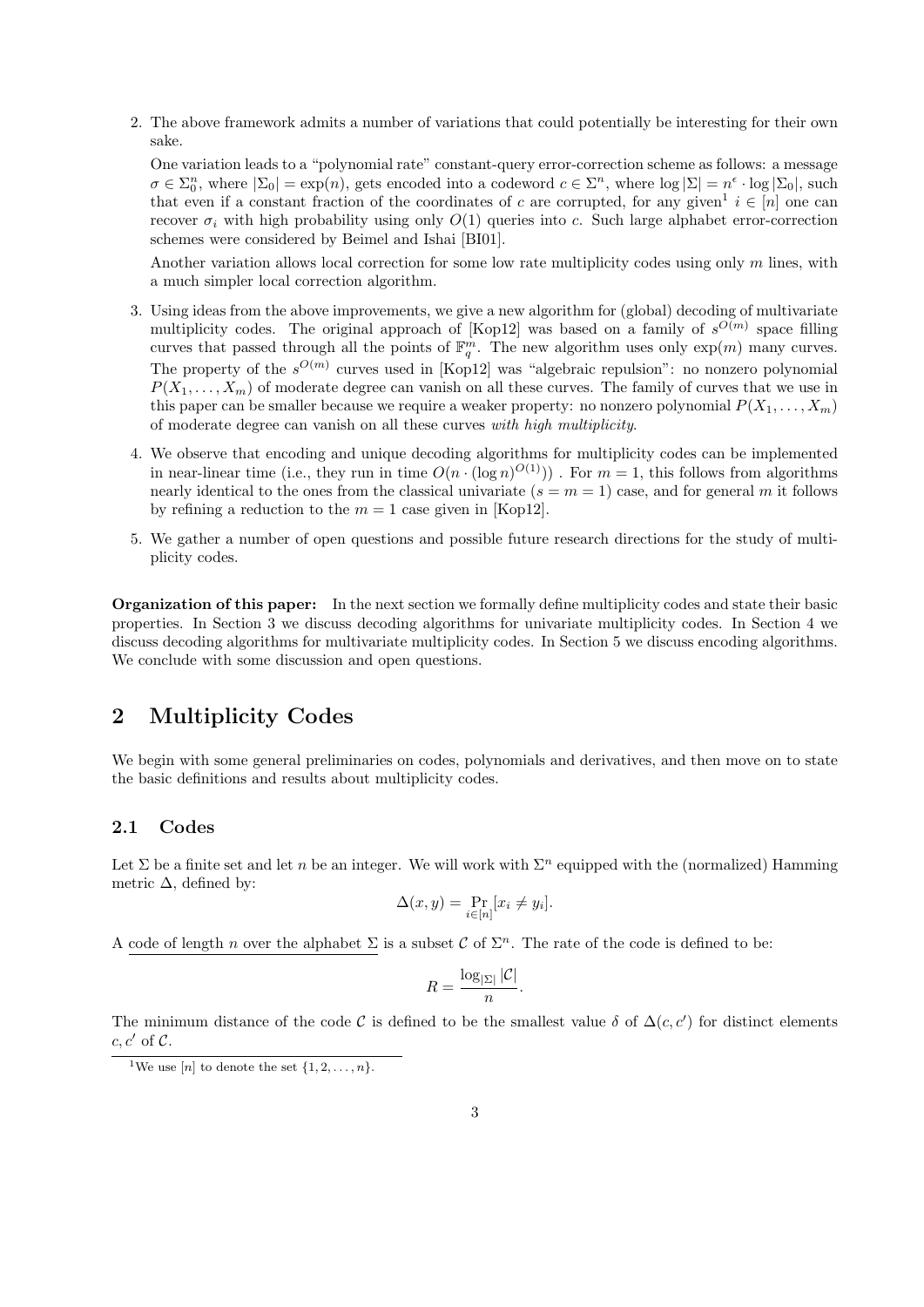**Encoding** If  $C \subseteq \Sigma^n$  is a code, an encoding map for C is a bijection  $E : \Sigma_0^k \to C$  for some integer k. Often  $\Sigma_0 = \Sigma$ , but it need not be. It will be important that this map E is efficiently computable and efficiently invertible.

Unique Decoding In the problem of unique decoding the code C from  $\eta$ -fraction errors, where  $\eta \leq \delta/2$ . we are given as input  $r \in \Sigma^n$ , and we wish to compute the unique  $c \in \mathcal{C}$  (if any) such that  $\Delta(r, c) < \eta$ . The uniqueness follows from our condition relating  $\eta$  and  $\delta$ .

**List-Decoding** In the problem of list-decoding the code C from  $\eta$ -fraction errors, we are given as input  $r \in \Sigma^n$ , and we wish to compute the set

$$
\mathcal{L} = \{c \in \mathcal{C} \mid \Delta(r, c) < \eta\}.
$$

The maximum possible value of  $|\mathcal{L}|$  as r varies over all elements of  $\Sigma^n$  is called the **list-size** for list-decoding  $\mathcal C$  from  $\eta$  fraction errors.

**Local Correction and Local Decoding** In the problem of **locally correcting** the code  $C$  from  $\eta$ -fraction errors, where  $\eta \leq \delta/2$ , we are given oracle access to a string  $r \in \Sigma<sup>n</sup>$ , and given as input  $i \in [n]$ , and we wish to compute  $c_i$  for the unique  $c \in \mathcal{C}$  (if any) such that  $\Delta(r, c) < \eta$ . The query complexity of such a local correction algorithm is the number of queries made to r; both the query complexity and time complexity could potentially be sublinear in  $n$  (and indeed this is the interesting case).

For local decoding, we deal with a code C along with an encoding map  $E: \Sigma_0^k \to \mathcal{C}$ . In the problem of local decoding  $(C, E)$  from  $\eta$ -fraction errors, where  $\eta \le \delta/2$ , we are given oracle access to  $r \in \Sigma<sup>n</sup>$ , and input  $i \in [k]$ , and we wish to compute  $x_i$  for the unique  $x \in \Sigma_0^k$  (if any) such that  $\Delta(r, E(x)) < \eta$ . The query complexity of such a local decoding algorithm is the number of queries made to  $r$ ; again, both the query complexity and time complexity could potentially be sublinear in n (and indeed this is the interesting case).

The difference between local decoding and local correction is that in local decoding, we are trying to recover symbols of the original message, while in local correction, we are trying to recover symbols of the codeword.

#### 2.2 Polynomials and Derivatives

For a vector  $\mathbf{i} = \langle i_1, \ldots, i_m \rangle$  of non-negative integers, its weight, denoted wt(i), equals  $\sum_{j=1}^m i_j$ .

For a field  $\mathbb{F}$ , let  $\mathbb{F}[X_1,\ldots,X_m] = \mathbb{F}[\mathbf{X}]$  be the ring of polynomials in the variables  $X_1,\ldots,X_m$  with coefficients in F. For a vector of non-negative integers  $\mathbf{i} = \langle i_1, \ldots, i_m \rangle$ , let  $\mathbf{X}^{\mathbf{i}}$  denote the monomial  $\prod_{j=1}^m X_j^{i_j} \in \mathbb{F}[\mathbf{X}]$ .

We now define derivatives and the multiplicity of vanishing at a point.

**Definition 1 ((Hasse) Derivative)** For  $P(X) \in \mathbb{F}[X]$  and non-negative vector i, the ith (Hasse) derivative of P, denoted  $P^{(i)}(\mathbf{X})$ , is the coefficient of  $\mathbf{Z}^i$  in the polynomial  $\tilde{P}(\mathbf{X}, \mathbf{Z}) \stackrel{\text{def}}{=} P(\mathbf{X} + \mathbf{Z}) \in \mathbb{F}[\mathbf{X}, \mathbf{Z}]$ .

Thus,

$$
P(\mathbf{X} + \mathbf{Z}) = \sum_{\mathbf{i}} P^{(\mathbf{i})}(\mathbf{X}) \mathbf{Z}^{\mathbf{i}}.
$$
 (1)

We will need some basic properties of the Hasse derivative (see [HKT08]).

Proposition 2 (Basic properties of Hasse derivatives) Let  $P(X), Q(X) \in \mathbb{F}[X]^m$  and let i, j be vectors of nonnegative integers. Then: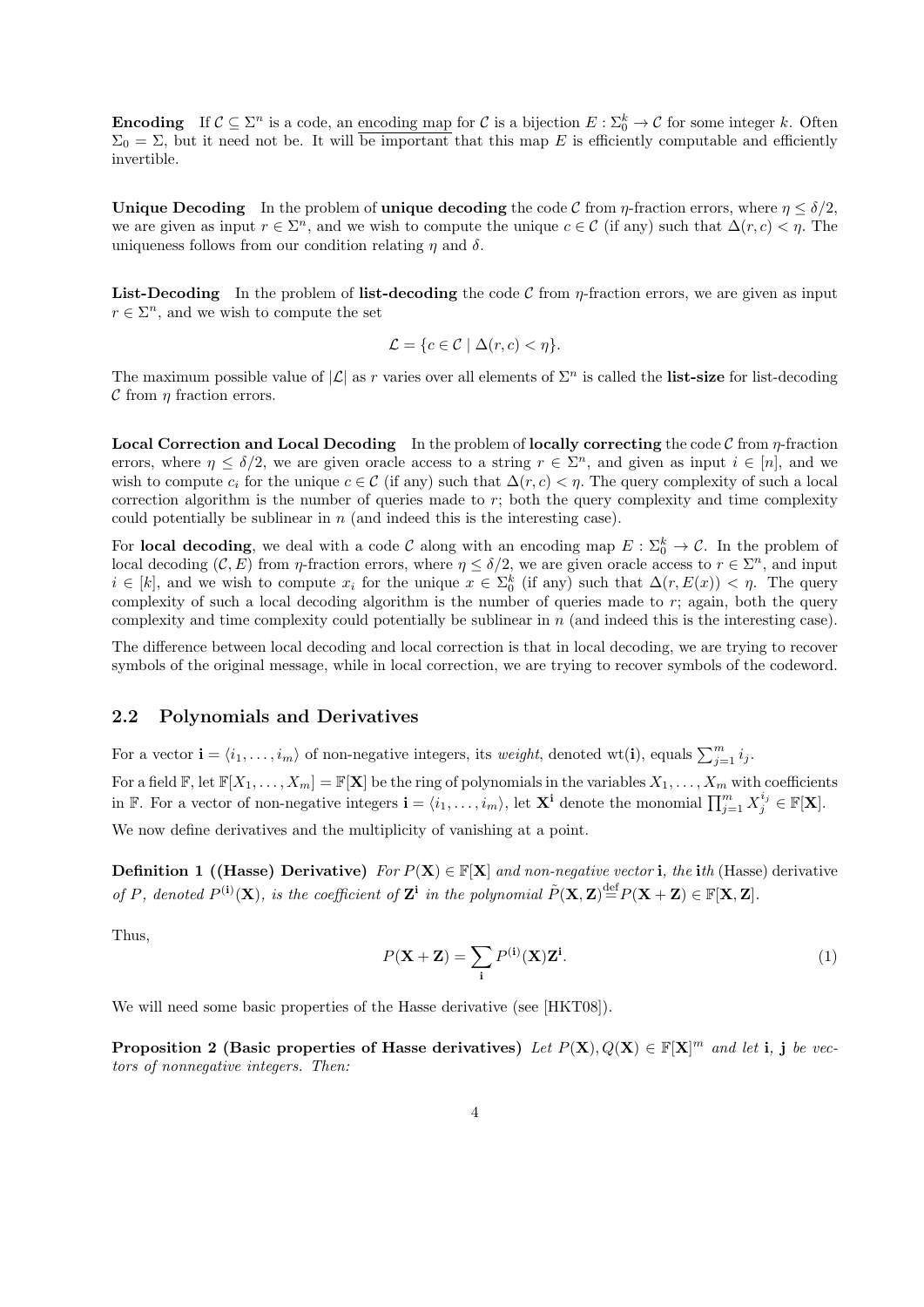1.  $P^{(i)}(\mathbf{X}) + Q^{(i)}(\mathbf{X}) = (P+Q)^{(i)}(\mathbf{X}).$ 2.  $(P \cdot Q)^{(i)}(\mathbf{X}) = \sum_{0 \le e \le i} P^{(e)}(\mathbf{X}) \cdot Q^{(i-e)}(\mathbf{X}).$ 3.  $(P^{(i)})^{(j)}(X) = {i+j \choose i} P^{(i+j)}(X)$ .

**Definition 3 (Multiplicity)** For  $P(X) \in \mathbb{F}[X]$  and  $\mathbf{a} \in \mathbb{F}^m$ , the multiplicity of P at  $\mathbf{a} \in \mathbb{F}^m$ , denoted mult(P, a), is the largest integer M such that for every non-negative vector i with  $wt(i) < M$ , we have  $P^{(i)}(a) = 0$  (if M may be taken arbitrarily large, we set  $mult(P, a) = \infty$ ).

Next, we state a basic bound on the total number of zeroes (counting multiplicity) that a polynomial can have on a product set  $S^m$ . An elementary proof of this lemma can be found in [DKSS09].

**Lemma 4** Let  $P \in \mathbb{F}[\mathbf{X}]$  be a nonzero polynomial of total degree at most d. Then for any finite  $S \subseteq \mathbb{F}$ ,

$$
\sum_{\mathbf{a}\in S^m} \operatorname{mult}(P,\mathbf{a})\leq d\cdot |S|^{m-1}.
$$

In particular, for any integer  $s > 0$ ,

$$
\Pr_{\mathbf{a}\in S^m}[\mathsf{mult}(P,\mathbf{a})\geq s]\leq \frac{d}{s|S|}.
$$

#### 2.3 Multiplicity Codes

Finally, we come to the definition of multiplicity codes.

**Definition 5 (Multiplicity code [KSY11])** Let s, d, m be nonnegative integers and let q be a prime power. Let  $\Sigma = \mathbb{F}_q^{(m+s-1)} = \mathbb{F}_q^{\{\text{i}:wt(i). For  $P(X_1,\ldots,X_m) \in \mathbb{F}_q[X_1,\ldots,X_m]$ , we define the order s evaluation of$ P at **a**, denoted  $P^{(, to be the vector  $\langle P^{(\mathbf{i})}(\mathbf{a}) \rangle_{\text{wt}(\mathbf{i}) < s} \in \Sigma$ .$ 

The multiplicity code of order-s evaluations of degree-d polynomials in m variables over  $\mathbb{F}_q$  is defined as follows. The code is over the alphabet  $\Sigma$ , and has length  $q^m$  (where the coordinates are indexed by elements of  $\mathbb{F}_q^m$ ). For each polynomial  $P(\mathbf{X}) \in \mathbb{F}_q[X_1,\ldots,X_m]$  with  $\deg(P) \leq d$ , there is a codeword in C given by:

$$
\mathrm{Enc}_{s,d,m,q}(P) = \langle P^{(
$$

Technically speaking, we have only defined the multiplicity code as a subset of  $\Sigma^{\mathbb{F}_q^m}$ , without specifying an encoding map. We postpone the choice of a good encoding map to a later section.

Lemma 6 (Rate and distance of multiplicity codes [KSY11]) Let  $\mathcal C$  be the multiplicity code of order s evaluations of degree d polynomials in m variables over  $\mathbb{F}_q$ . Then C has minimum distance at least  $\delta = 1-\frac{d}{sq}$ and rate  $\frac{\binom{d+m}{m}}{\binom{s+m-1}{m}}$  $\frac{\binom{m}{m}}{\binom{s+m-1}{m}q^m}$ , which is at least

$$
\left(\frac{s}{m+s}\right)^m \cdot \left(\frac{d}{sq}\right)^m \ge \left(1 - \frac{m^2}{s}\right) \left(1 - \delta\right)^m.
$$

We usually think of m and s as large constants (significantly smaller than  $q$ ), and in light of the above parameters, having  $s \gg m^2$  is particularly interesting. For the rest of this paper, when we speak of nearlinear time algorithms, this assumes that m and s are constants, and that q and the blocklength  $q^m$  tend to ∞.

One can easily convert such codes into codes over a constant sized (and even binary) alphabet via concatenation, while preserving the local decoding/correction properties. For details, see [KSY11].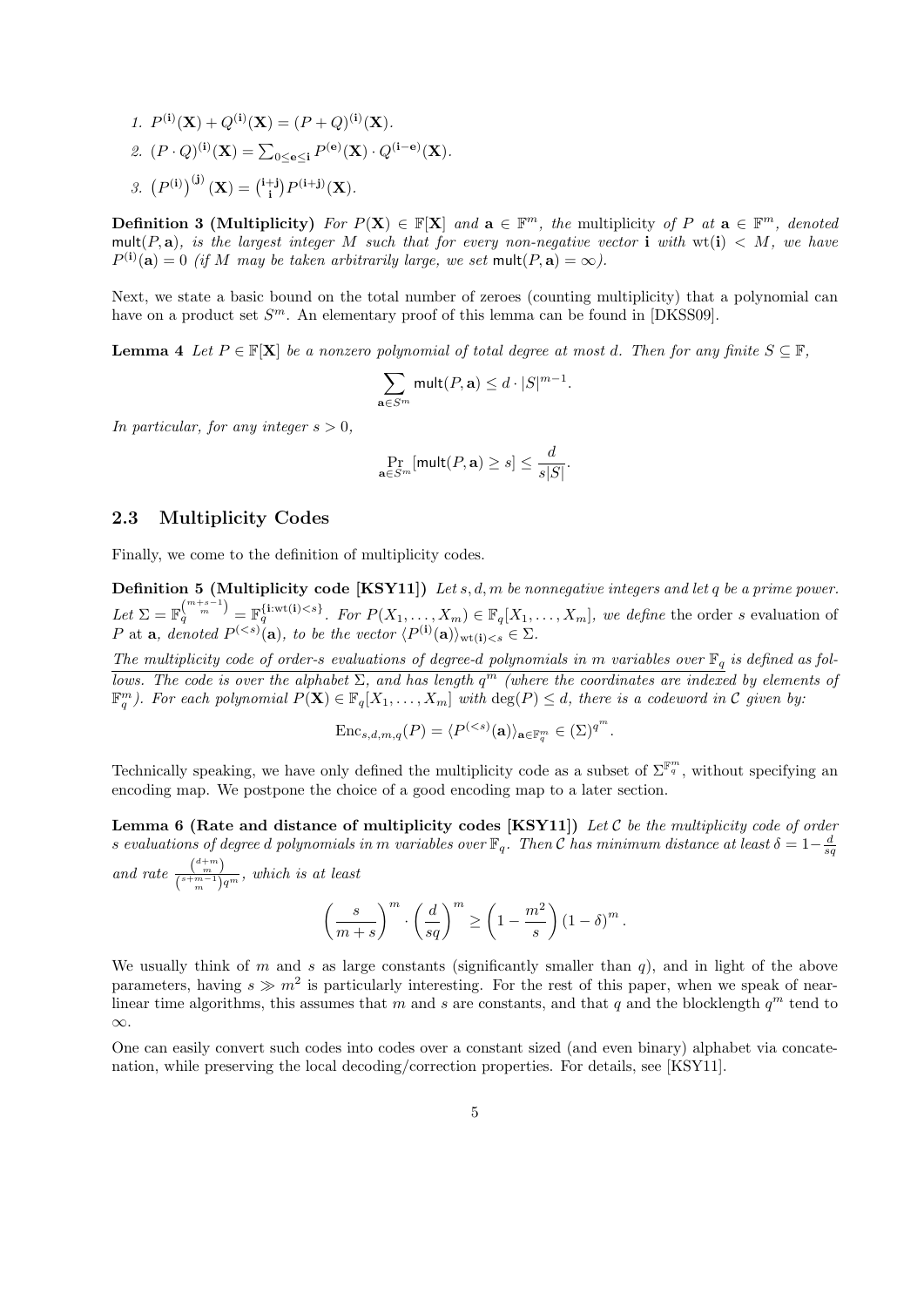# 3 Decoding Univariate Multiplicity Codes

We begin by discussing decoding of univariate multiplicity codes.

#### 3.1 Unique Decoding

The classic Berlekamp-Welch algorithm for decoding Reed-Solomon codes up to half the minimum distance has a simple generalization to the case of univariate multiplicity codes. This generalization was first discovered by Nielsen [Nie01]<sup>2</sup>. In fact, Nielsen showed how to do list-decoding of univariate multiplicity codes, discussed next.

Let us set the problem up. Recall that the alphabet for this code is  $\mathbb{F}_q^s$ . Thus the received word is a function  $r: \mathbb{F}_q \to \mathbb{F}_q^s$ . Abusing notation, we view this as a tuple of s functions  $r^{(i)}: \mathbb{F}_q \to \mathbb{F}_q$  for  $0 \leq i < s$ . We wish to find the unique  $P(X)$  such that  $\Delta(\text{Enc}_{s,d,1,q}(P), r) < \delta/2$ .

The algorithm tries to find an error-locator polynomial  $E(X)$  and another polynomial  $N(X)$ , such that  $N(X) = E(X) \cdot P(X)$ .

• Search for nonzero polynomials  $E(X)$ ,  $N(X)$  of degrees at most  $(sq - d)/2$ ,  $(sq + d)/2$  respectively such that for each  $x \in \mathbb{F}_q$ , we have the following equations:

$$
N(x) = E(x)r^{(0)}(x)
$$
  
\n
$$
N^{(1)}(x) = E(x)r^{(1)}(x) + E^{(1)}(x)r^{(0)}(x)
$$
  
\n...  
\n
$$
N^{(s-1)}(x) = \sum_{i=0}^{s-1} E^{(i)}(x)r^{(s-1-i)}(x)
$$
\n(2)

This is a collection of sq homogeneous linear equations in  $(sq-d)/2+1+(sq+d)/2+1 > sq$  unknowns (the coefficients of E and N). Thus a nonzero solution  $E(X)$ ,  $N(X)$  exists. Take any such nonzero solution.

• Given  $E(X)$ ,  $N(X)$  as above, output  $\frac{N(X)}{E(X)}$ .

The analysis proceeds by showing that  $N(X) - P(X)E(X)$ , which is a degree  $(sq + d)/2$  polynomial, has  $> (sq + d)/2s$  zeroes of multiplicity  $\geq s$ , and is thus the zero polynomial. This implies that  $P(X)$  =  $N(X)/E(X)$ , and so  $P(X)$  is the output of the algorithm, as desired.

#### 3.1.1 Unique decoding in near-linear time

In this subsection we describe how to implement the above algorithm in near-linear time. The presentation follows the description of a near-linear time implementation of the Berlekamp-Welch algorithm in Sudan's lecture notes [Sud01].

Let  $R(X)$  be the unique polynomial of degree at most  $sq-1$  such that for each  $\alpha \in \mathbb{F}_q$  and  $i < s$ ,

$$
R^{(
$$

<sup>&</sup>lt;sup>2</sup>Nielsen's theorem analyzes the decoding radius in terms of the m-metric, and implies the decoding algorithms for the Hamming metric considered here.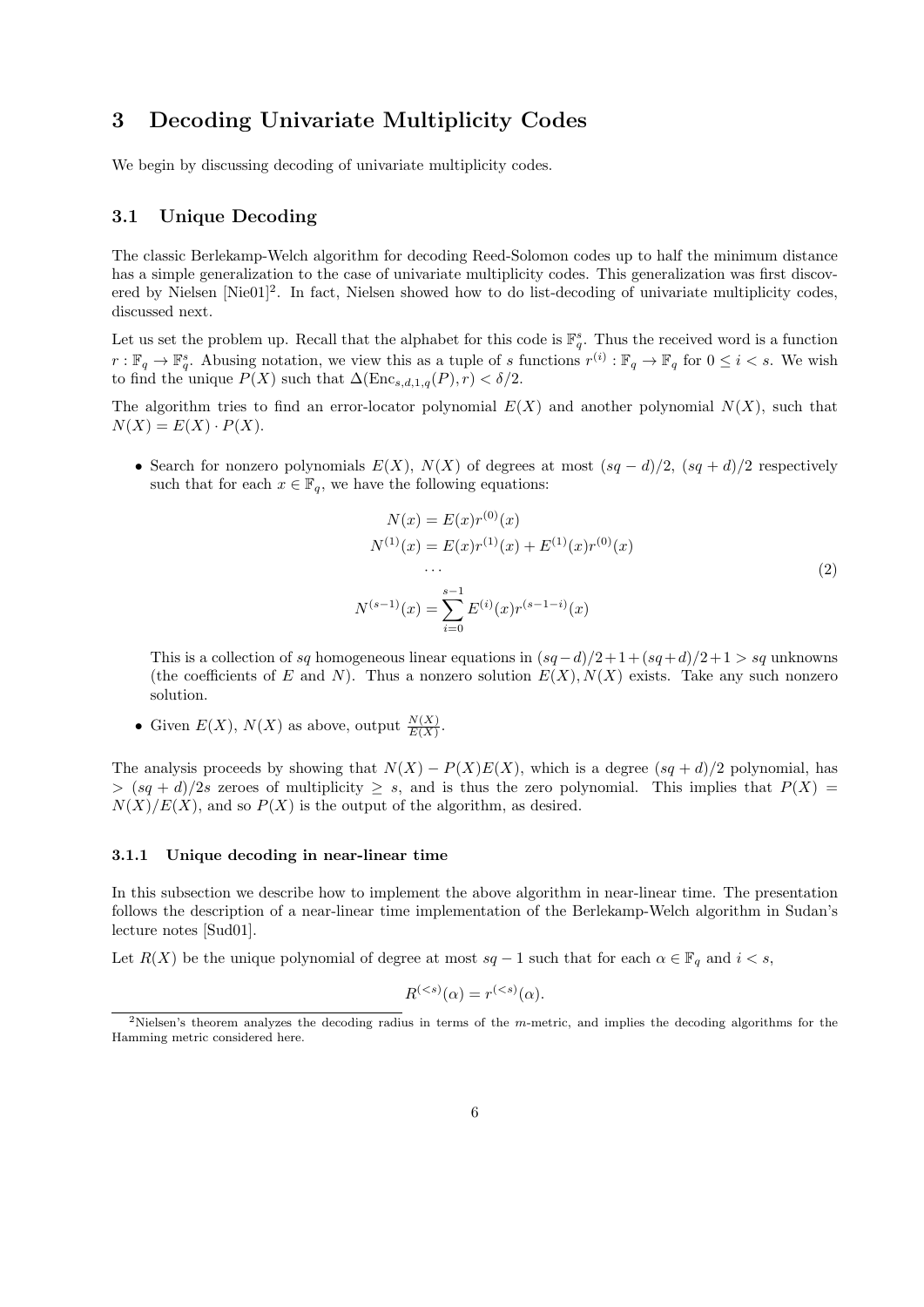Such an  $R(X)$  can be found in near-linear time by the classical Hermite interpolation algorithm of Chin [Chi76]. If  $E(X)$  and  $N(X)$  satisfy the equations (2), then we have that  $N(X) - E(X)R(X)$  vanishes at each  $x \in \mathbb{F}_q$ with multiplicity at least  $s$ . Thus:

$$
N(X) = E(X)R(X) - C(X) \cdot (X^q - X)^s,
$$

for some  $C(X) \in \mathbb{F}_q[X]$ . Equivalently,

$$
\frac{N(X)}{E(X)(X^q - X)^s} = \frac{R(X)}{(X^q - X)^s} - \frac{C(X)}{E(X)}.
$$

Thus we are looking for  $C(X)$ ,  $E(X)$  such that:

- 1. deg( $E(X)$ ) ≤ (sq d)/2,
- 2. the rational function  $\frac{C(X)}{E(X)}$  approximates the rational function  $\frac{R(X)}{(X^q X)^s}$ , in the sense that the numerator of their difference  $N(X) = R(X)E(X) - C(X)(X^q - X)^s$  has degree at most  $(sq + d)/2$ .

This problem can be solved in near-linear time via Strassen's continued fraction algorithm [Str81]. In fact, one can minimize the degree of  $N(X)$  subject to the constraint that deg( $E(X)$ )  $\leq (sq - d)/2$ .

Finally, the division step can also be performed in near-linear time. This completes the description of the near-linear time implementation of the unique decoder for univariate multiplicity codes.

#### 3.2 List-Decoding

We now discuss the list-decoding of univariate multiplicity codes. Here we consider the problem of decoding from a fraction of errors which may be larger than half the minimum distance  $\delta$ .

By the Johnson bound, we know that for list-decoding univariate multiplicity codes from (1 − √  $(1-\delta)$ fraction errors, the list-size is at most poly(q) (this only uses the fact that the distance of the code is  $\geq \delta$ ). It is thus reasonable to ask whether there is a polynomial time algorithm to list-decode univariate multiplicity √ codes from  $(1 - \sqrt{1 - \delta})$ -fraction error.

In [Nie01], Nielsen gave such an algorithm. His algorithm generalizes the Guruswami-Sudan algorithm for list-decoding Reed-Solomon codes, and is also based on interpolation and root-finding.

Given a received word  $r : \mathbb{F}_q \to \mathbb{F}_q^s$ , one first interpolates a low-degree bivariate polynomial  $Q(X, Y) \in$  $\mathbb{F}_q[X,Y]$  such that for each  $\alpha \in \mathbb{F}_q$ , the polynomial  $Q(X,\sum_{j=0}^{s-1} r^{(j)}(\alpha)(X-\alpha)^j)$  vanishes with high multiplicity at  $X = \alpha$ . One then shows that every  $P(X) \in \mathbb{F}_q[X]$  of degree at most d with  $\Delta(\text{Enc}_{s,d,1,q}(P), r) \leq$  $1 - \sqrt{1 - \delta}$ , we have  $Q(X, P(X)) = 0$ . Finally, one can find all polynomials  $P(X)$  satisfying this latter equation.

Recently Guruswami-Wang [GW11] and Kopparty [Kop12] independently found improved results for listdecoding univariate multiplicity codes over prime fields.

The main result of [GW11] is that order s univariate multiplicity codes of distance  $\delta$  over prime fields can, for every integer  $0 \le t < s$ , be list-decoded from  $\eta_t$  fraction errors with list-size at most  $q^{O(s)}$ , where:

$$
\eta_t = \frac{t+1}{t+2} \left( \delta - \frac{t}{s-t} \right).
$$

For  $t = 0$ , the algorithm boils down to Nielsen's version of the Berlekamp-Welch algorithm for uniquedecoding multiplicity codes.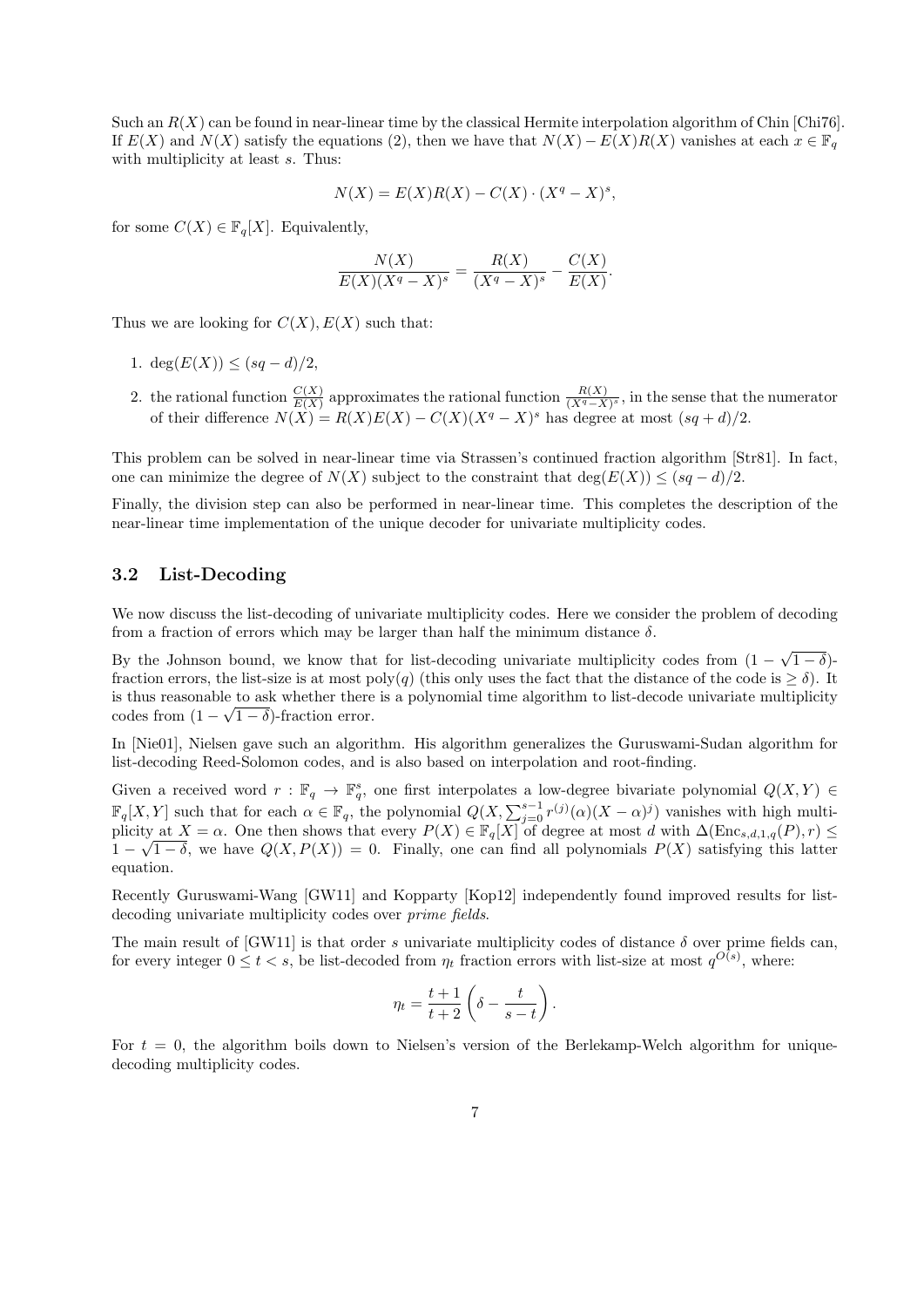The main result of [Kop12] is that order s univariate multiplicity codes of distance  $\delta$  over prime fields can, for every integer  $0 \le t < s$  be list-decoded from  $\eta'_t$  fraction errors with list-size at most  $q^{O(ts)}$ , where:

$$
\eta_t' = 1 - \left( \left( 1 - \frac{t}{s-t} \right) \cdot (1-\delta) \right)^{\frac{t+1}{t+2}}.
$$

For  $t = 0$ , the algorithm boils down to Nielsen's version of the Guruswami-Sudan algorithm for list-decoding univariate multiplicity codes.

Both these algorithms are based on deriving an order  $t$  differential equation of the form:

$$
Q(X, P(X), P^{(1)}(X), \dots, P^{(t-1)}(X)) = 0
$$

from the received word  $r$ , such that every P whose encoding is close to r must satisfy this differential equation. In the algorithm of [GW11] this differential equation is a linear differential equation, and in the algorithm of [Kop12] this equation is a polynomial differential equation. These differential equations are then solved using Hensel-lifting / power series. See [GW11] and [Kop12] for the details. The decoding radius  $\eta'_r$  is always greater than  $\eta_r$ , but the algorithm and analysis of [Kop12] are also more involved than that of [GW11].

It is well known that the maximimum fraction of errors  $\eta$  from which a code of rate R and block-length n can be list-decoded from while still having poly(n) list-size is  $1 - R - \epsilon$  (for arbitrarily small  $\epsilon > 0$ ). A code which achieves this is said to achieve list-decoding capacity. The first constructions of codes which achieved list-decoding capacity came from the breakthrough results of Parvaresh-Vardy [PV05] and Guruswami-Rudra [GR08]. The above-mentioned results of [GW11] and [Kop12] show that univariate multiplicity codes over prime fields achieve list-decoding capacity for every  $R \in (0, 1)$ . This follows by noting that for univariate multiplicity codes,  $R = 1 - \delta$ , and that for every  $\delta$ , if we take r to be a very large constant, and s to be a much larger constant, then the above decoding radii  $\eta_r$  and  $\eta_{r'}$  approach  $\delta = 1 - R$ .

## 4 Decoding Multivariate Multiplicity Codes

#### 4.1 Local Correction

We begin by discussing local correction algorithms for multiplicity codes. When coupled with a *systematic* encoding map (which we discuss in the next section), this also gives local decoding algorithms for multiplicity codes.

#### 4.1.1 Preliminaries on Restrictions and derivatives

We first consider the relationship between the derivatives of a multivariate polynomial  $P$  and its restrictions to a line. Fix  $\mathbf{a}, \mathbf{b} \in \mathbb{F}_q^m$ , and consider the polynomial  $Q(T) = P(\mathbf{a} + \mathbf{b}T)$ .

• The relationship of  $Q(T)$  with the derivatives of P at a: By the definition of Hasse derivatives,

$$
Q(T) = \sum_{\mathbf{i}} P^{(\mathbf{i})}(\mathbf{a}) \mathbf{b}^{\mathbf{i}} T^{\text{wt}(\mathbf{i})}.
$$

Grouping terms, we see that:

$$
\sum_{\mathbf{i}|\text{wt}(\mathbf{i})=j} P^{(\mathbf{i})}(\mathbf{a})\mathbf{b}^{\mathbf{i}} = \text{coefficient of } T^j \text{ in } Q(T). \tag{3}
$$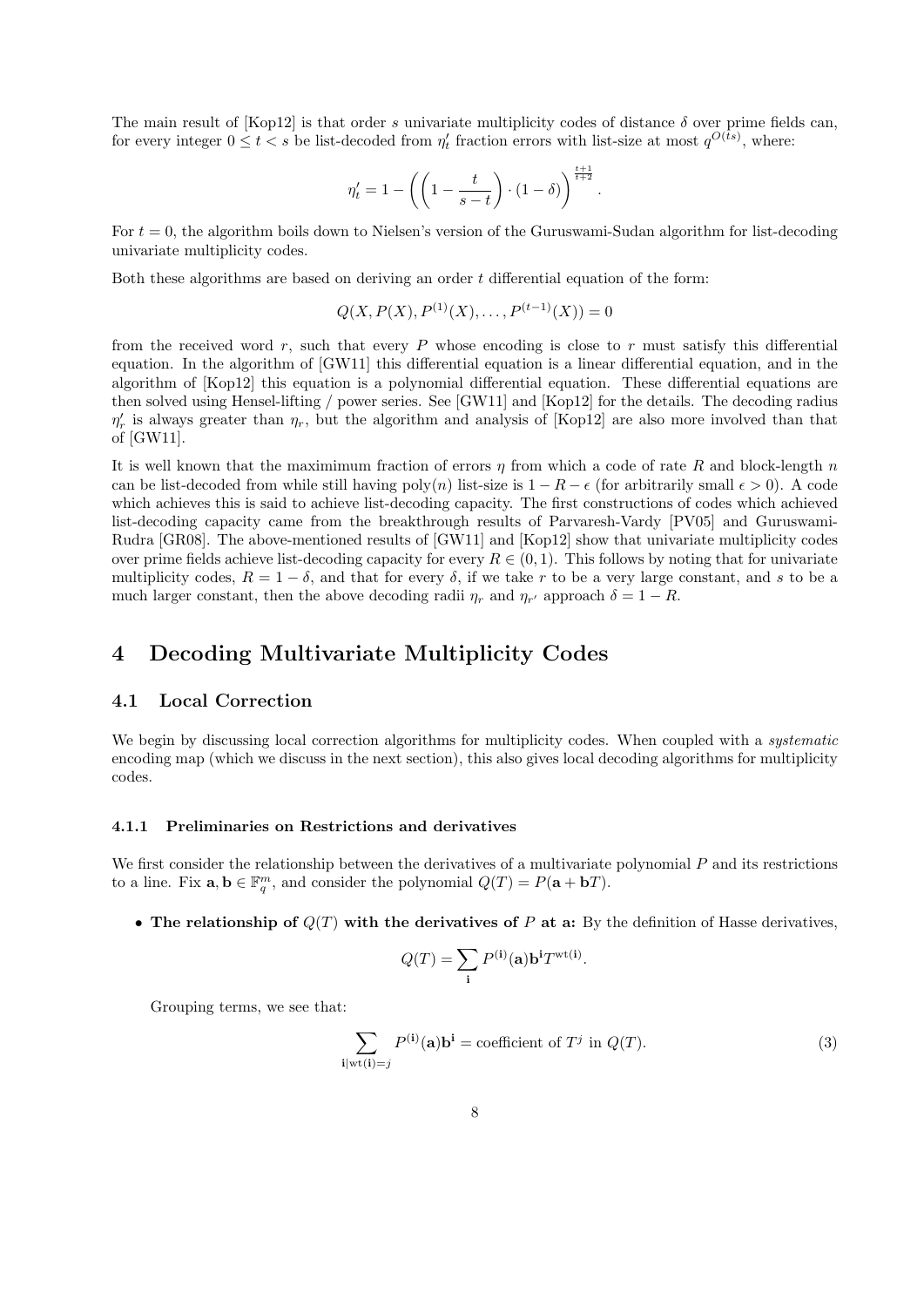• The relationship of the derivatives of Q at t with the derivatives of P at  $a + tb$ : Let  $t \in \mathbb{F}_q$ . By the definition of Hasse derivatives, we get the following two identities:

$$
P(\mathbf{a} + \mathbf{b}(t + R)) = Q(t + R) = \sum_{j} Q^{(j)}(t) R^{j}.
$$

$$
P(\mathbf{a} + \mathbf{b}(t + R)) = \sum_{i} P^{(i)}(\mathbf{a} + \mathbf{b}t)(\mathbf{b}R)^{i}.
$$

Thus,

$$
Q^{(j)}(t) = \sum_{\mathbf{i}|\text{wt}(\mathbf{i})=j} P^{(\mathbf{i})}(\mathbf{a} + \mathbf{b}t)\mathbf{b}^{\mathbf{i}}.
$$
 (4)

In particular,  $Q^{(j)}(t)$  is simply a linear combination of the various  $P^{(i)}(a + bt)$  (over different i).

We now apply these observations to the derivatives of P. For each nonnegative tuple  $\mathbf{e} \in \mathbb{Z}^m$ , consider the polynomial  $Q_{\mathbf{e}}(T) = P^{(\mathbf{e})}(\mathbf{a} + \mathbf{b}T)$ .

• The relationship of  $Q_{e}(T)$  with the derivatives of P at a:

$$
\sum_{\mathbf{i}|\mathrm{wt}(\mathbf{i})=j} (P^{(\mathbf{e})})^{(\mathbf{i})}(\mathbf{a})\mathbf{b}^{\mathbf{i}} = \sum_{\mathbf{i}|\mathrm{wt}(\mathbf{i})=j} \binom{\mathbf{e}+\mathbf{i}}{\mathbf{e}} P^{(\mathbf{e}+\mathbf{i})}(\mathbf{a})\mathbf{b}^{\mathbf{i}} = \text{coefficient of } T^j \text{ in } Q_{\mathbf{e}}(T). \tag{5}
$$

In particular, knowing  $Q_{\mathbf{e}}(T)$  gives us several linear relations between the evaluations of the derivatives of  $P$  at  $a$ .

• The relationship of the derivatives of  $Q_e$  at t with the derivatives of P at  $a+tb$ : Let  $t \in \mathbb{F}_q$ . We get

$$
Q_{\mathbf{e}}^{(j)}(t) = \sum_{\mathbf{i}|\text{wt}(\mathbf{i})=j} (P^{(\mathbf{e})})^{(\mathbf{i})}(\mathbf{a}+\mathbf{b}t)\mathbf{b}^{\mathbf{i}} = \sum_{\mathbf{i}|\text{wt}(\mathbf{i})=j} {(\mathbf{e}+\mathbf{i}) \choose \mathbf{e}} P^{(\mathbf{e}+\mathbf{i})}(\mathbf{a}+\mathbf{b}t)\mathbf{b}^{\mathbf{i}}.
$$
 (6)

In particular,  $Q_{\mathbf{e}}^{(j)}(t)$  is simply a linear combination of evaluations, at  $\mathbf{a}+\mathbf{b}t$ , of the various derivatives of P.

#### 4.1.2 The Local Correction Algorithm

We now give our local correction algorithm which corrects  $\delta_0 < \frac{\delta}{8}$  fraction errors. The  $\gamma = 0, c = 1$  case of this algorithm is the orignal local correction algorithm of [KSY11]. Increasing  $\gamma$  reduces the query complexity from  $s^{O(m)}$  to  $\exp(m)$ , while reducing the fraction of correctable errors by a negligible amount.

#### Main Local Correction Algorithm:

**Input:** received word  $r : \mathbb{F}_q^m \to \Sigma$ , point  $\mathbf{a} \in \mathbb{F}_q^m$ . Abusing notation again, we will write  $r^{(i)}(\mathbf{a})$  when we mean the **i** coordinate of  $r(\mathbf{a})$ .

- 1. Set  $\gamma = 1 \frac{(1-\delta)}{1-8\delta_0}$  $\frac{(1-\delta)}{1-8\delta_0} = \frac{\delta-8\delta_0}{1-8\delta_0}$ . Set  $c = \gamma \cdot s + 1$ .
- 2. Pick a set B of directions: Pick  $z, y_1, y_2, \ldots, y_m \in \mathbb{F}_q^m$  independently and uniformly at random. Let  $S \subset \mathbb{F}_q$  be any set of size  $\lceil \frac{5s}{c} \rceil$ . Define

$$
B = \{ \mathbf{z} + \sum_{j=1}^{m} \alpha_j \mathbf{y}_j \mid \alpha_j \in S \}.
$$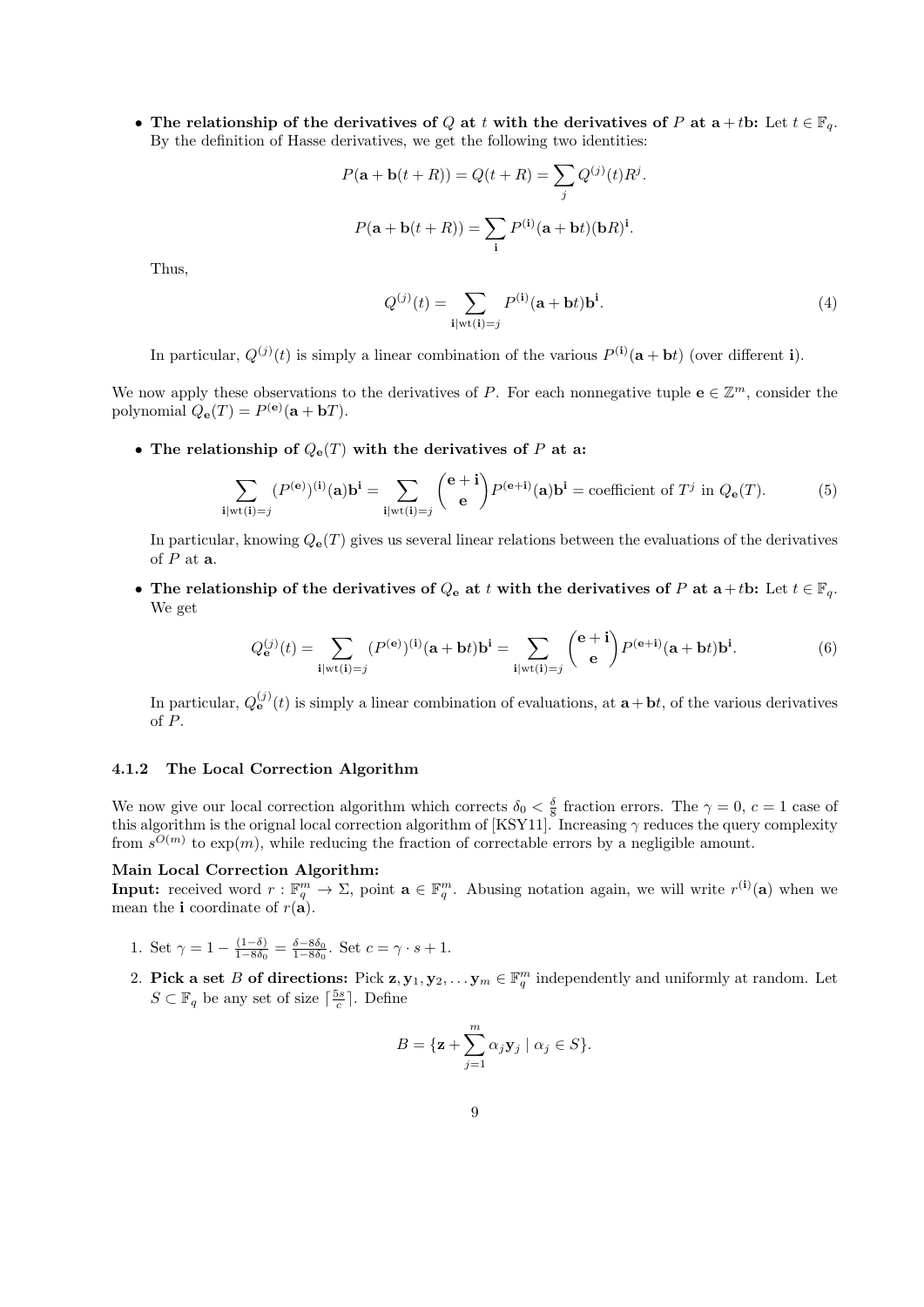3. Recover  $P^{(e)}(a + bT)$  for directions  $b \in B$ : For each e with  $wt(e) < c$  and each  $b \in B$ , consider the function  $\ell_{\mathbf{b},\mathbf{e}} : \mathbb{F}_q \to \mathbb{F}_q^{s-\text{wt}(\mathbf{e})}$  given by

$$
(\ell_{\mathbf{b},\mathbf{e}}(t))_j = \sum_{\mathbf{i}|\mathrm{wt}(\mathbf{i})=j} \binom{\mathbf{e}+\mathbf{i}}{\mathbf{e}} r^{(\mathbf{e}+\mathbf{i})} (\mathbf{a}+\mathbf{b}t) \mathbf{b}^{\mathbf{i}},\tag{7}
$$

for each  $0 \leq j \leq s - \text{wt}(\mathbf{e})$ . Via a univariate multiplicity code decoding algorithm, find the unique polynomial  $Q_{\mathbf{b},\mathbf{e}}(T) \in \mathbb{F}_q[T]$  of degree at most  $d - \text{wt}(\mathbf{e})$  (if any), such that

 $\Delta(\text{Enc}_{s-wt(e),d-wt(e),1,q}(Q_{\mathbf{b},\mathbf{e}}), \ell_{\mathbf{b},\mathbf{e}}) < 2\delta_0.$ 

4. Decode a constant degree multiplicity code to recover  $P^{(: Denote the coefficient of  $T^j$$ in  $Q_{\mathbf{b},\mathbf{e}}(T)$  by  $v_{j,\mathbf{b},\mathbf{e}} \in \mathbb{F}_q$ . If  $j < 0$ , we define  $v_{j,\mathbf{b},\mathbf{e}} = 0$ .

For each j' with  $0 \leq j' < s$ , find the unique homogeneous degree j' polynomial  $R_{j'}(\mathbf{X}) \in \mathbb{F}_q[\mathbf{X}]$  such that for at least 1/3 of the  $\mathbf{b} \in B$ , for all **e** with  $\text{wt}(\mathbf{e}) < c$ , we have:

$$
R_{j'}^{(e)}(\mathbf{b}) = v_{j'-{\rm wt(e)},\mathbf{b},\mathbf{e}}.
$$

Note that this is a constant degree multiplicity code decoding problem.

If such an  $R_{j'}$  does not exist, or is not unique, the algorithm outputs FAIL.

For each **i** with  $wt(i) < s$ , define  $u_i$  to equal the coefficient of  $X^i$  in  $R_{wt(i)}(X)$ .

 $\sim$ 

5. Output the vector  $\langle u_{\mathbf{i}} \rangle_{\text{wt}(\mathbf{i}) < s}$ .

We quickly comment on the running time and query complexity. The running time consists of  $|S|^m$  instances of decoding univariate multiplicity codes over  $\mathbb{F}_q$ , as well as on instance of decoding a degree-s m-variate order-c multivariate multiplicity code with evaluation points being  $S<sup>m</sup>$ . Thus, if  $m, s$  are constant, the running time is near-linear in q, which is near-linear in  $n^{1/m}$ , where n is the block-length of the code. The query complexity is  $|S|^m \cdot q$ , which equals  $(\frac{5}{\gamma})^m \cdot n^{1/m}$ . For  $\delta = \Omega(1)$  and  $\delta_0 < \delta/10$  (say), the query complexity equals  $\exp(m) \cdot n^{1/m}$ .

#### 4.1.3 Analysis of the Local Correction Algorithm

We now analyze the above local correction algorithm.

**Theorem 7** Let  $P(\mathbf{X}) \in \mathbb{F}_q[\mathbf{X}]$  be such that  $\Delta(\text{Enc}_{s,d,m,q}(P), r) < \delta_0$ . Let  $\mathbf{a} \in \mathbb{F}_q^m$ .

With high probability, the local correction algorithm above outputs  $P^{(.$ 

**Proof** Let  $E = \{x \in \mathbb{F}_q^m \mid P^{( be the error set. We have  $|E| < \delta_0 \cdot q^m$ .$ Let  $L_{\mathbf{b}} = {\mathbf{a} + t\mathbf{b} | t \in \mathbb{F}_q}$  be the line through a in direction b. We call b bad if  $|L_{\mathbf{b}} \cap E| \geq 4 \cdot \delta_0 \cdot q$ . Note that at most 1/4 of all the lines are bad.

Claim 8 With high probability, we have:

- 1. at most  $1/3$  of the  $\mathbf{b} \in B$  are bad.
- 2.  $|B| = |S|^m$ ,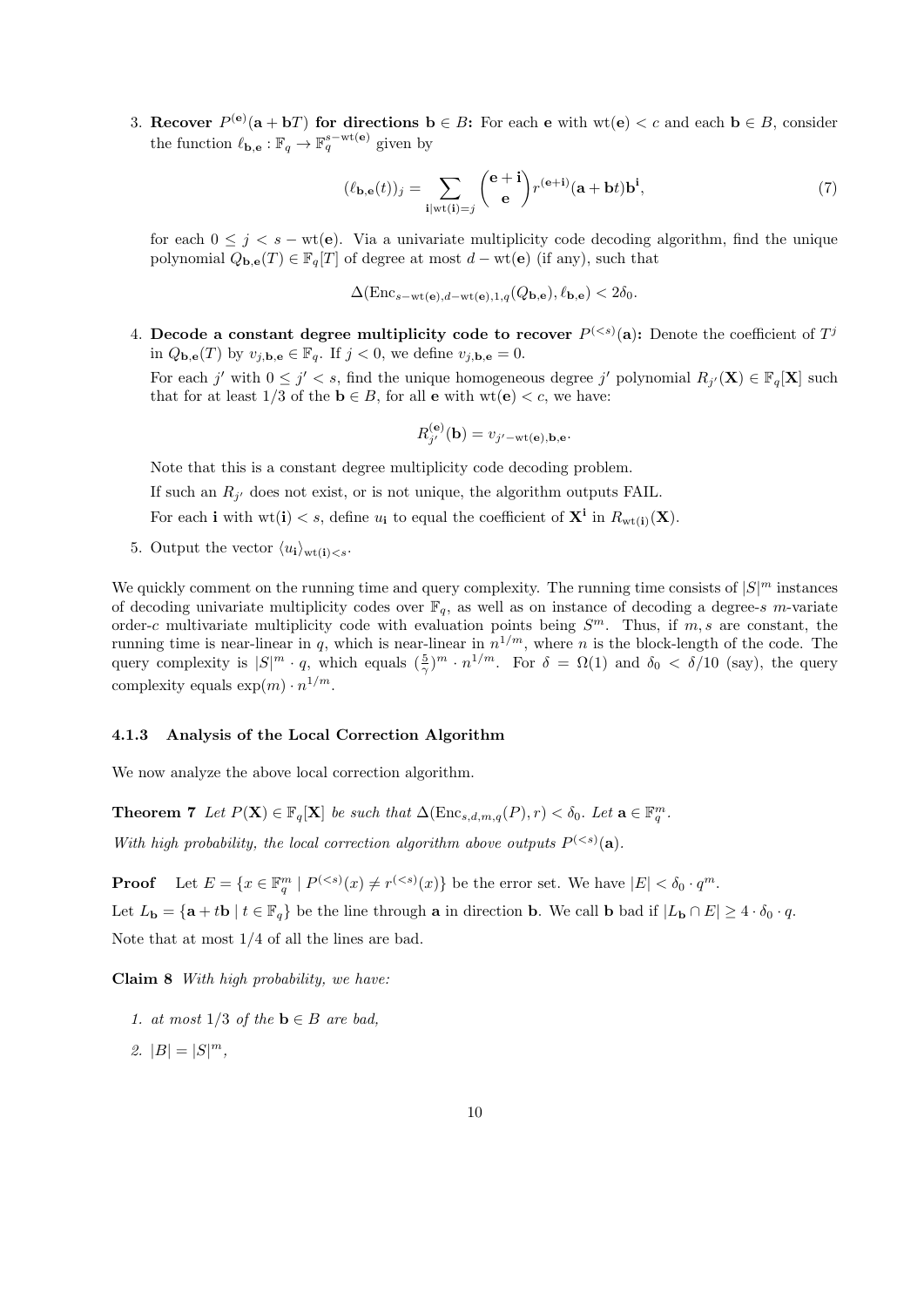These basic probability/linear-algebra facts are well known, and we omit the proofs.

Henceforth we assume that both these events happen.

**Claim 9** If **b** is good, then for every **e** with  $wt(e) < c$ , we have:

$$
Q_{\mathbf{b},\mathbf{e}}(T) = P^{(\mathbf{e})}(\mathbf{a} + \mathbf{b}T).
$$

**Proof** The univariate multiplicity code of order  $s-wt(e)$  evaluations of degree  $d-wt(e)$  polynomials has minimum distance at least  $1 - \frac{d}{(s-c+1)q} = 1 - \frac{1-\delta}{1-\gamma}$  which, by choice of  $\gamma$ , is  $\geq 8 \cdot \delta_0$ .

If **b** is good, then we know that  $|L_{\mathbf{b}} \cap E| < 4 \cdot \delta_0 \cdot q$ . By Equations (7) and (6), we conclude that  $P^{(\mathbf{e})}(\mathbf{a} + \mathbf{b}T)$ (which has degree  $d - wt(e)$ ) satisfies:

$$
\Delta(\text{Enc}_{s-\text{wt}(\mathbf{e}),d-\text{wt}(\mathbf{e}),1,q}(P^{(\mathbf{e})}(\mathbf{a}+\mathbf{b}T)),\ell_{\mathbf{b},\mathbf{e}}) \le \frac{|L_{\mathbf{b}} \cap E|}{q} < 4 \cdot \delta_0,
$$

which is less than half the minimum distance of the univariate multiplicity code of order  $s-wt(e)$  evaluations of degree  $d - wt(e)$  polynomials.

Thus  $P^{(e)}(a + bT)$  is the unique such polynomial found in Step 3, and so  $Q_{b,e}(T) = P^{(e)}(a + bT)$ .

For each integer  $0 \leq j' < s$ , define the polynomial:

$$
\tilde{R}_{j'}(\mathbf{X}) = \sum_{\mathbf{i'} \mid \mathrm{wt}(\mathbf{i'}) = j'} P^{(\mathbf{i'})}(\mathbf{a}) \mathbf{X}^{\mathbf{i'}}.
$$

Claim 10 If b is good, then for all e with  $wt(e) < c$ , we have:

$$
\tilde{R}_{j'}^{(e)}(\mathbf{b}) = v_{j'-{\rm wt(e)},\mathbf{b},\mathbf{e}},
$$

Proof We have:

$$
\tilde{R}_{j'}^{(e)}(\mathbf{X}) = \sum_{\mathbf{i'} \mid \text{wt}(\mathbf{i'}) = j'} \binom{\mathbf{i'}}{\mathbf{e}} P^{(\mathbf{i'})}(\mathbf{a}) \mathbf{X}^{\mathbf{i'} - \mathbf{e}}
$$
\n
$$
= \sum_{\mathbf{i'} \mid \text{wt}(\mathbf{i'}) = j', \mathbf{i'} \ge \mathbf{e}} \binom{\mathbf{i'}}{\mathbf{e}} P^{(\mathbf{i'})}(\mathbf{a}) \mathbf{X}^{\mathbf{i'} - \mathbf{e}}
$$
\n
$$
= \sum_{\mathbf{i} \mid \text{wt}(\mathbf{i}) = j} \binom{\mathbf{e} + \mathbf{i}}{\mathbf{e}} P^{(\mathbf{e} + \mathbf{i})}(\mathbf{a}) \mathbf{X}^{\mathbf{i}},
$$

where  $j = j' - \text{wt}(\mathbf{e})$ .

Thus,

$$
\tilde{R}_{j'}^{(e)}(\mathbf{b}) = \sum_{\mathbf{i}|\text{wt}(\mathbf{i})=j} \binom{e+\mathbf{i}}{e} P^{(e+\mathbf{i})}(\mathbf{a}) \mathbf{b}^{\mathbf{i}}
$$
\n= coeff. of  $T^j$  in  $Q_{\mathbf{b},\mathbf{e}}(T)$  (by Equation (5) and Claim 9, since **b** is good)  
\n=  $v_{j'-\text{wt}(\mathbf{e}),\mathbf{b},\mathbf{e}}$ .

 $\blacksquare$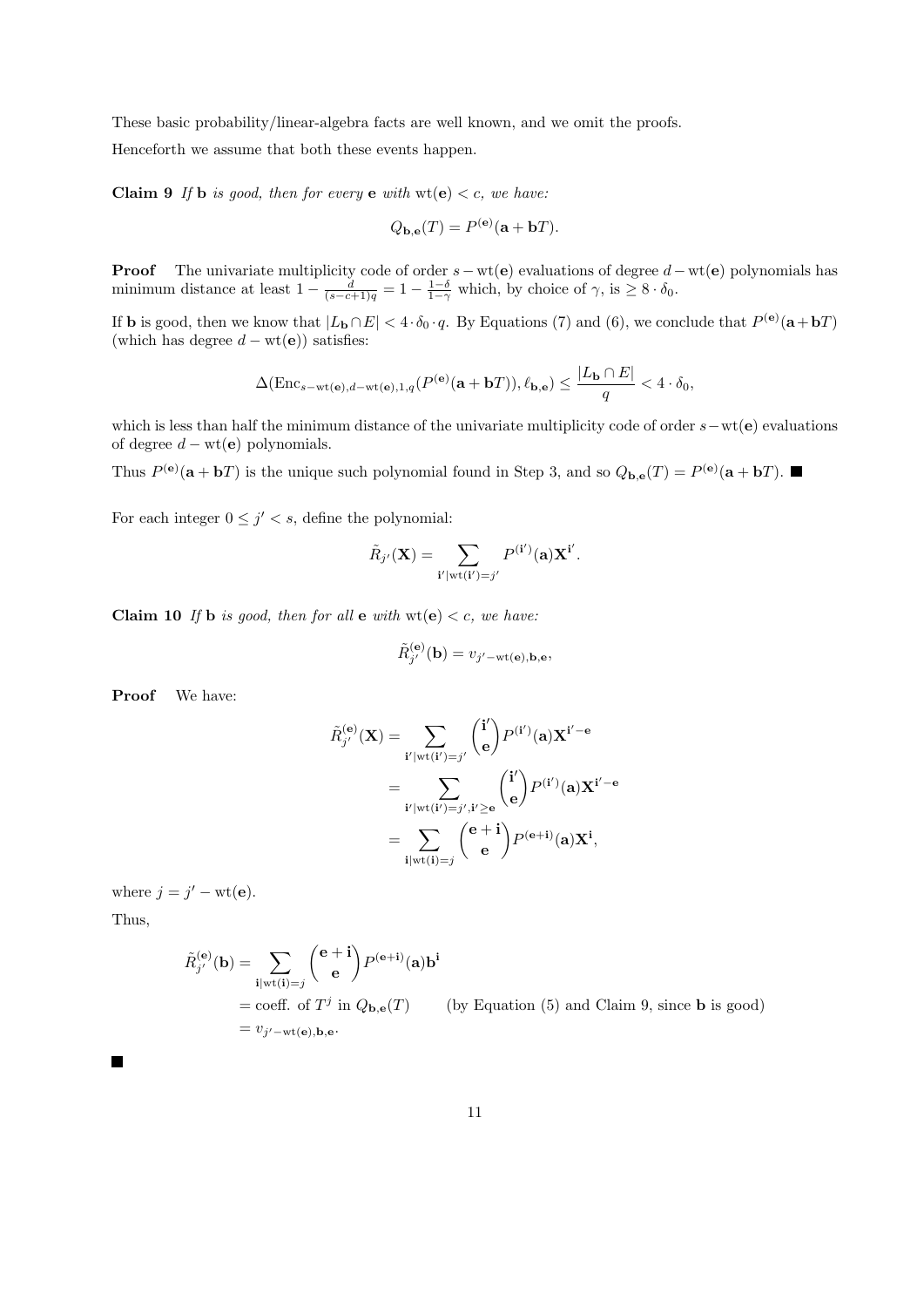Thus  $\tilde{R}_{j'}(\mathbf{X})$  satisfies the conditions required of Step 4 of the algorithm.

Let us now show that no other polynomial can satisfy these conditions. Suppose there was some other solution  $\overline{R}_{j'}(\mathbf{X})$ . Then the difference  $(\tilde{R}_{j'} - \overline{R}_{j'})(\mathbf{X})$  would be a nonzero polynomial of degree  $\langle s, s \rangle$ , that vanishes with multiplicity at least c, at  $\geq \frac{1}{3}$  of the points of B. But this cannot be, since B is an affine one-to-one image of the set  $S<sup>m</sup>$ , and the fraction of points of  $S<sup>m</sup>$  on which a nonzero polynomial of degree  $\langle s \rangle$  can vanish with multiplicity  $\geq c$  is at most  $\frac{s}{c|S|} = \frac{1}{5} \langle \frac{1}{3} \rangle$ . Thus  $\tilde{R}_{j'}$  is the unique solution found in Step 4.

Finally, we notice that our definition of  $R_{j'}$  implies that for every **i**, we have  $u_i = P^{(i)}(a)$ , as desired.

#### 4.1.4 Variations

The above algorithm allows a number of variations that may be useful in different contexts.

Let  $\mathbf{a} \in \mathbb{F}_q^m$ . Suppose  $r : \mathbb{F}_q^m \to \Sigma$  is a received word, and suppose  $P(\mathbf{X}) \in \mathbb{F}_q[\mathbf{X}]$  is a polynomial of degree at most d such that  $\Delta(\text{Enc}_{s,d,m,q}(P), r) < \delta_0$ . Let  $\gamma = \frac{\delta - 8\delta_0}{1 - 8\delta_0}$ , and let  $c = \gamma s + 1$ .

Let  $\mathbf{a} \in \mathbb{F}_q^m$ . For each integer  $0 \leq j' < s$ , define the polynomial:

$$
\tilde{R}_{j'}(\mathbf{X}) = \sum_{\mathbf{i'} \mid \mathrm{wt}(\mathbf{i'}) = j'} P^{(\mathbf{i'})}(\mathbf{a}) \mathbf{X}^{\mathbf{i'}}.
$$

Suppose  $\mathbf{b} \in \mathbb{F}_q^m$  is good (meaning that the line  $L_{\mathbf{a},\mathbf{b}}$  has  $\lt 4\delta_0 q$  errors on it). As we saw in the above analysis, by querying all the points of the line  $L_{\mathbf{a},\mathbf{b}}$ , we can compute  $\tilde{R}^{(\mathbf{e})}_{i'}$  $j_j^{(\mathbf{e})}(\mathbf{b})$ , for every  $j' < s$  and every e such that  $wt(e) < c$ .

1. Suppose we are only interested in recovering  $P^{(. Then this can be recovered by querying the$ points of just one line! Indeed, if we pick b at random, then with high probability b is good, and then by querying  $L_{\mathbf{a},\mathbf{b}}$  we can compute  $\tilde{R}_{i'}^{(\mathbf{e})}$  $j'_{j'}(\mathbf{b})$  for every  $j' < s$  and every **e** such that  $\text{wt}(\mathbf{e}) < c$ . Note that for every **e** with  $wt(e) < c$ , we have  $\tilde{R}_{wtt}^{(e)}$  $W_{\text{wt}(e)}^{(e)}(\mathbf{b}) = P^{(e)}(\mathbf{b})$ . Thus we can compute  $P^{( with high$ probability.

We now describe a coding scheme taking advantage of this. Specializing parameters, if we take  $\delta = 1/2$ ,  $\delta_0 = 1/100, s = \Omega(m^2), d = (1 - \delta) \cdot s \cdot q, n = q^m, \gamma = \frac{1}{5}$ , and so  $c > \frac{s}{5}$ . Let  $\Sigma_0 = \mathbb{F}_q^{\{i \mid \text{wt}(i) < c\}}$ , and let our space of messages be the space of all functions  $f : \mathbb{F}_q^m \to \Sigma_0$ .

Define the encoding of the message f as follows: find any polynomial  $P(X) \in \mathbb{F}_q[X]$  of degree at most  $(c+m)\cdot q$  such that for each  $\mathbf{a}\in \mathbb{F}_q^m$ , we have  $P^{( (that such a polynomial P exists is$ an interpolatability statement; it follows from the arguments in Appendix A of [Kop12]). By choice of parameters,  $(c+m) \cdot q < d$ . The encoding of f is then defined to be  $\text{Enc}_{s,d,m,q}(P) \in \Sigma^n$ . Note that  $\log |\Sigma| = \binom{m+s-1}{m} \cdot \log q$ , and  $\log |\Sigma_0| = \binom{m+c-1}{m} \cdot \log q \approx \gamma^m \cdot \log |\Sigma|$ . Thus this encoding blows up the bit-length of an alphabet symbol by a factor of  $5<sup>m</sup>$ , which is at most a sublinear polynomial in n for  $q > 5$ .

By the earlier discussion on local correction, this coding scheme has the following interesting property: given any  $\mathbf{a} \in \mathbb{F}_q^m$ , given oracle access to some  $r \in \Sigma^m$  which is  $\delta_0$ -close to the encoding of f, one can recover the value of  $f(\mathbf{a})$  with high probability using only q queries into r. This scheme can be used even for q as small as  $O(1)!$ 

2. We now describe another local correction algorithm for multiplicity codes. This algorithm queries only m lines, but it only works for multiplicity codes of low rate.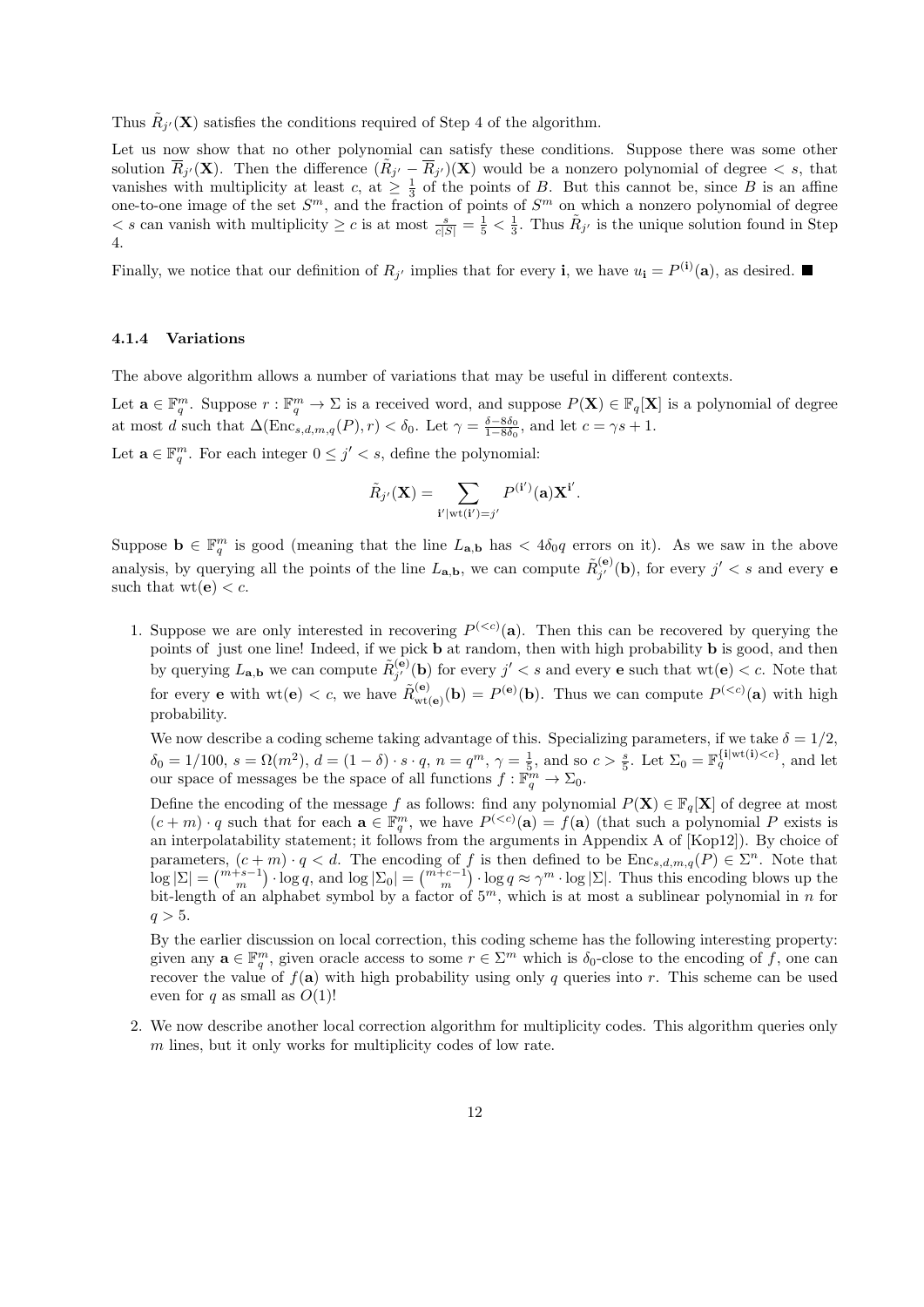To locally correct the value of  $P^{(*s*)}(a)$  for  $a \in \mathbb{F}_q^m$ , given oracle access to  $r : \mathbb{F}_q^m \to \Sigma$ , the algorithm works as follows. First pick a set B of m uniformly random directions from  $\mathbb{F}_q^m$ . With high probability, we will have that B will be a set of m linearly independent vectors, and if the fraction of errors  $\delta_0$  is sufficiently small, then all the  $\mathbf{b} \in B$  will be good. This means that we can compute  $\tilde{R}_{i'}^{(\mathbf{e})}$  $\mathbf{b}_{j'}^{(e)}(\mathbf{b})$  for each  $\mathbf{b} \in B, j' < s$  and  $\mathbf{e}$  with  $\text{wt}(\mathbf{e}) < c$ .

The following lemma implies that this data uniquely determines the polynomial  $\tilde{R}_{j'}(\mathbf{X})$  for each  $j'$  <  $c' = c \cdot \frac{m}{m-1}.$ 

**Lemma 11** Let  $c' = c \cdot \frac{m}{m-1}$ . Let  $R(X_1, \ldots, X_m)$  be a homogeneous polynomial of degree  $j' < c'$ . Suppose B is a set of m linearly independent vectors in  $\mathbb{F}_q^m$ , such that  $\text{mult}(R, \mathbf{b}) \geq c$  for each  $\mathbf{b} \in B$ . Then  $R(X_1, ..., X_m) = 0$ .

**Proof** Without loss of generality, we may assume  $B = {\mathbf{u}_1, \dots, \mathbf{u}_m}$ , where  $\mathbf{u}_i \in \mathbb{F}_q^m$  is 1 in coordinate i and 0 in every other coordinate. The hypothesis  $\text{mult}(R, \mathbf{u}_i) \geq c$  implies that for every i with  $\text{wt}(\mathbf{i}) = j'$ and  $\mathbf{i}_i > j' - c$ , the coefficient of  $\mathbf{X}^i$  in  $R(\mathbf{X})$  is 0.

Finally, notice that for every **i** with  $wt(i) = j'$ , there always exists some  $i \in [m]$  for which  $\mathbf{i}_i > \frac{j'}{m} > j' - c$ . Thus  $R(\mathbf{X}) = 0$ .

Once we have computed  $\tilde{R}_{j'}(\mathbf{X})$  for each  $j' < c' = c \cdot \frac{m}{m-1}$ , this immediately gives us  $P^{(. If$  $c' \geq s$ , then this is proper local correction algorithm, but even if  $c' < s$  this algorithm could be of interest.

For completeness, we record the basic multiplicity amplification fact underlying the above decoding algorithm. This can also be proved using Lemma 11.

**Lemma 12** Let  $c' = c \cdot \frac{m}{m-1}$ . Let  $\mathbf{a} \in \mathbb{F}^m$ . Let  $P(X_1, \ldots, X_n) \in \mathbb{F}[X_1, \ldots, X_m]$ , and let  $B \subseteq \mathbb{F}_q^m$  be a basis for  $\mathbb{F}_q^m$  over  $\mathbb{F}_q$ . For each  $\mathbf{b} \in B$  and each m-tuple  $\mathbf{e}$  of nonnegative integers, define  $Q_{\mathbf{b},\mathbf{e}}(T) = P^{(\mathbf{e})}(\mathbf{a} + \mathbf{b}T) \in \mathbb{F}[T]$ . Suppose  $Q_{\mathbf{b},\mathbf{e}}(T) = 0$  for each  $\mathbf{b} \in B$  and each  $\mathbf{e}$  with  $\text{wt}(\mathbf{e}) < c$ . Then  $\text{mult}(P,\mathbf{a}) \geq c'$ .

### 4.2 Global Decoding

We now consider decoding of multivariate multiplicity codes in the global sense. In the case of standard polynomial codes (the  $s = 1$  case), the best known algorithm (due to Pellikaan-Wu [PW04]) for decoding m-variate codes over  $\mathbb{F}_q$  works via a reduction to the decoding of 1-variate codes over the bigger field  $\mathbb{F}_{q^m}$ .

For multiplicity codes with general s, Kopparty [Kop12] gave a reduction from m-variate codes over  $\mathbb{F}_q$  to several instances of decoding a 1-variate code over the big field  $\mathbb{F}_{q^m}$ . Using the algorithms for decoding univariate multiplicity codes discussed earlier, this gives polynomial time algorithms for unique decoding multivariate multiplicity codes upto half the minimum distance, and list-decoding multivariate multiplicity codes upto the Johnson bound.

Below we describe a variation of the reduction of [Kop12]. The key ingredient of that reduction is the construction of a certain special family of "algebraically-repelling" curves.

Abusing notation, we call  $\mathfrak{a} \in \mathbb{F}_{q^m}^m$  a basis if its m coordinates form a basis for  $\mathbb{F}_{q^m}$  over  $\mathbb{F}_q$ . To every basis  $\mathfrak{a} = (a_1, \ldots, a_m)$ , we associate a curve  $\gamma_{\mathfrak{a}}(T) \in \mathbb{F}_{q^m}[T]^m$ , given by:

$$
\gamma_{\mathfrak{a}}(T) = (\text{Tr}(a_1T), \text{Tr}(a_2T), \dots, \text{Tr}(a_mT)).
$$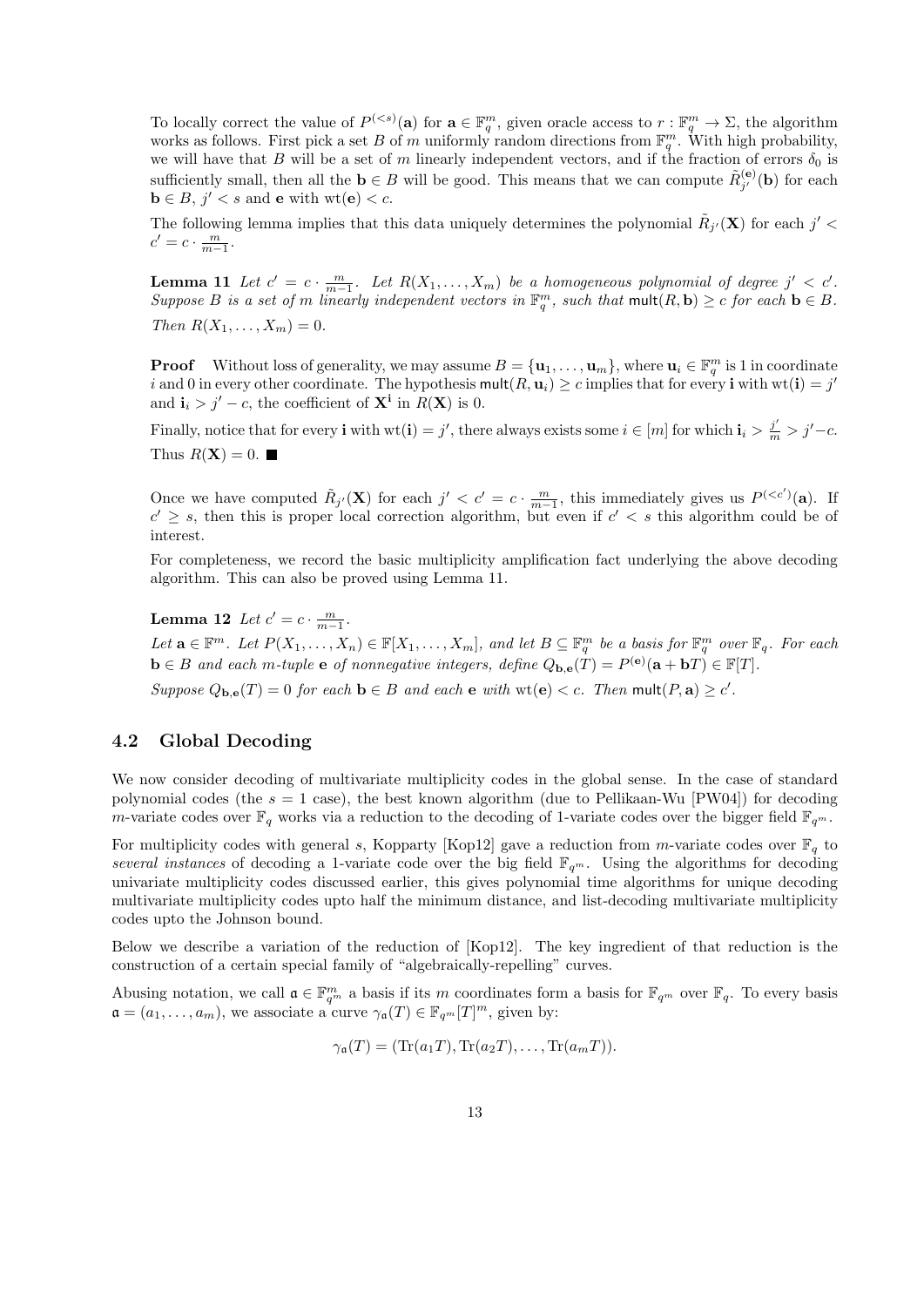The most interesting feature of this curve is that  $\gamma_{\mathfrak{a}}$  is a bijection between  $\mathbb{F}_{q^m}$  and  $\mathbb{F}_q^m$ . See [Kop12] for more properties of these curves  $\gamma_a$ .

A collection  $a_1, \ldots, a_M \in \mathbb{F}_{q^m}^m$  of bases is said to be in  $(s, c)$ -general position if there does not exist a nonzero polynomial  $R(\mathbf{X}) \in \mathbb{F}_{q^m}[\mathbf{X}]$  of degree at most s which vanishes at each  $\mathfrak{a}_i$  with multiplicity at least c.

The  $c = 1$  case of the following lemma was shown in [Kop12].

**Lemma 13** Suppose  $c \leq s < q$ . Let  $\mathfrak{a}_1, \ldots, \mathfrak{a}_M \in \mathbb{F}_{q^m}^m$  be bases in  $(s, c)$  general position. Let  $Q(\mathbf{X}) \in \mathbb{F}_{q^m}[\mathbf{X}]$ have degree  $\langle s \cdot q$ . Suppose that for each  $i \in [M]$  and each e with wt(e)  $\langle c, t \rangle$  the univariate polynomial  $Q^{(e)} \circ \gamma_{\mathfrak{a}_i}(T) = 0.$ 

Then  $Q(\mathbf{X}) = 0$ .

The proof of this lemma is postponed to Section 4.2.2.

Explicit collections  $\mathfrak{a}_1, \ldots, \mathfrak{a}_M \in \mathbb{F}_{q^m}^m$  in  $(s, c)$  general position with  $M = \left(\frac{s}{c}\right)^m$  can be constructed as follows. Take **a** to be a basis of  $\mathbb{F}_{q^m}^m$ , and  $\mathbf{b}_1, \ldots, \mathbf{b}_M$  to be all the elements of a m-dimensional grid of side  $\frac{s}{c}$  in  $\mathbb{F}_q^m$ . and set  $a_i = a + b_i$ .

Via the lemma, this gives us an explicit collection of  $\left(\frac{s}{c}\right)^m$  "algebraically-repelling" curves. We now show how these curves can be used for reducing multivariate decoding to univariate decoding. Again, this generalizes the  $\gamma = 0$ ,  $c = 1$  case, which was done in [Kop12].

The following lemma, relating the derivatives of a multivariate polynomial to the derivatives of its restriction to the curve  $\gamma_a$ , will motivate one of the steps of the algorithm.

**Lemma 14** Let  $P(X_1, ..., X_m) \in \mathbb{F}_q[X_1, ..., X_m]$  and let  $Q_{\mathbf{e}}(T) \in \mathbb{F}_{q^m}[T]$  be given by  $Q_{\mathbf{e}}(T) = P^{(\mathbf{e})} \circ \gamma_{\mathfrak{a}}(T)$ . Then for every  $t \in \mathbb{F}_{q^m}$  and every  $j < q$ :

$$
Q_{\mathbf{e}}^{(j)}(t) = \sum_{\mathbf{i}: \text{wt}(\mathbf{i}) = j} {\mathbf{i} + \mathbf{e} \choose \mathbf{i}} P^{(\mathbf{i} + \mathbf{e})} (\gamma_{\mathfrak{a}}(t)) \mathfrak{a}^{\mathbf{i}}.
$$

#### Algorithm for Reducing Multivariate Decoding to Univariate Decoding

- 1. Suppose we have an algorithm A that list-decodes univariate multiplicity codes of distance  $\delta$  from  $\eta(\delta)$ -fraction errors.
- 2. Let  $\gamma = \frac{\delta \eta^{-1}(\delta_0)}{1 \eta^{-1}(\delta_0)}$ , and let  $c = \gamma \cdot s + 1$ .
- 3. Let  $M = (\frac{s}{c})^m$ . Pick bases  $\mathfrak{a}_1, \mathfrak{a}_2, \ldots, \mathfrak{a}_M \in \mathbb{F}_{q^m}^m$  in  $(s, c)$ -general position.
- 4. For each  $i \in [M]$ , for each **e** with  $\text{wt}(\mathbf{e}) < c$ , define  $\ell_{i,\mathbf{e}} : \mathbb{F}_{q^m} \to \mathbb{F}_{q^m}^{s-c+1}$  as follows. For each j with  $0 \leq i \leq s - c + 1$ , let

$$
(\ell_{i,\mathbf{e}}(t))_j = \sum_{\mathbf{i}: \mathrm{wt}(\mathbf{i})=j} {\mathbf{i} + \mathbf{e} \choose \mathbf{e}} r^{(\mathbf{i}+\mathbf{e})} (\gamma_{\mathfrak{a}_i}(t)) \cdot \mathfrak{a}_i^{\mathbf{i}}.
$$

- 5. Using algorithm A, compute the set  $\mathcal{L}_{i,\mathbf{e}}$  of all  $Q(T) \in \mathbb{F}_{q^m}[T]$  of degree at most  $dq^{m-1}$  such that  $\Delta(\text{Enc}_{s-c+1,dq^{m-1},1,q^m}(Q), \ell_{i,e}) < \delta_0.$
- 6. For every  $(Q_1(T), Q_2(T), \ldots, Q_M(T)) \in \prod_{i=1}^M \mathcal{L}_i$ , find all  $P(X_1, \ldots, X_m) \in \mathbb{F}_q[X_1, \ldots, X_m]$  with  $deg(P) \leq d$  such that for each  $i \in [M]$ ,

$$
P \circ \gamma_{\mathfrak{a}_i}(T) = Q_i(T).
$$

(This is a system of linear equations over  $\mathbb{F}_{q^m}$  with  $\binom{d+m}{m}$  variables and  $(d+1) \cdot M$  constraints).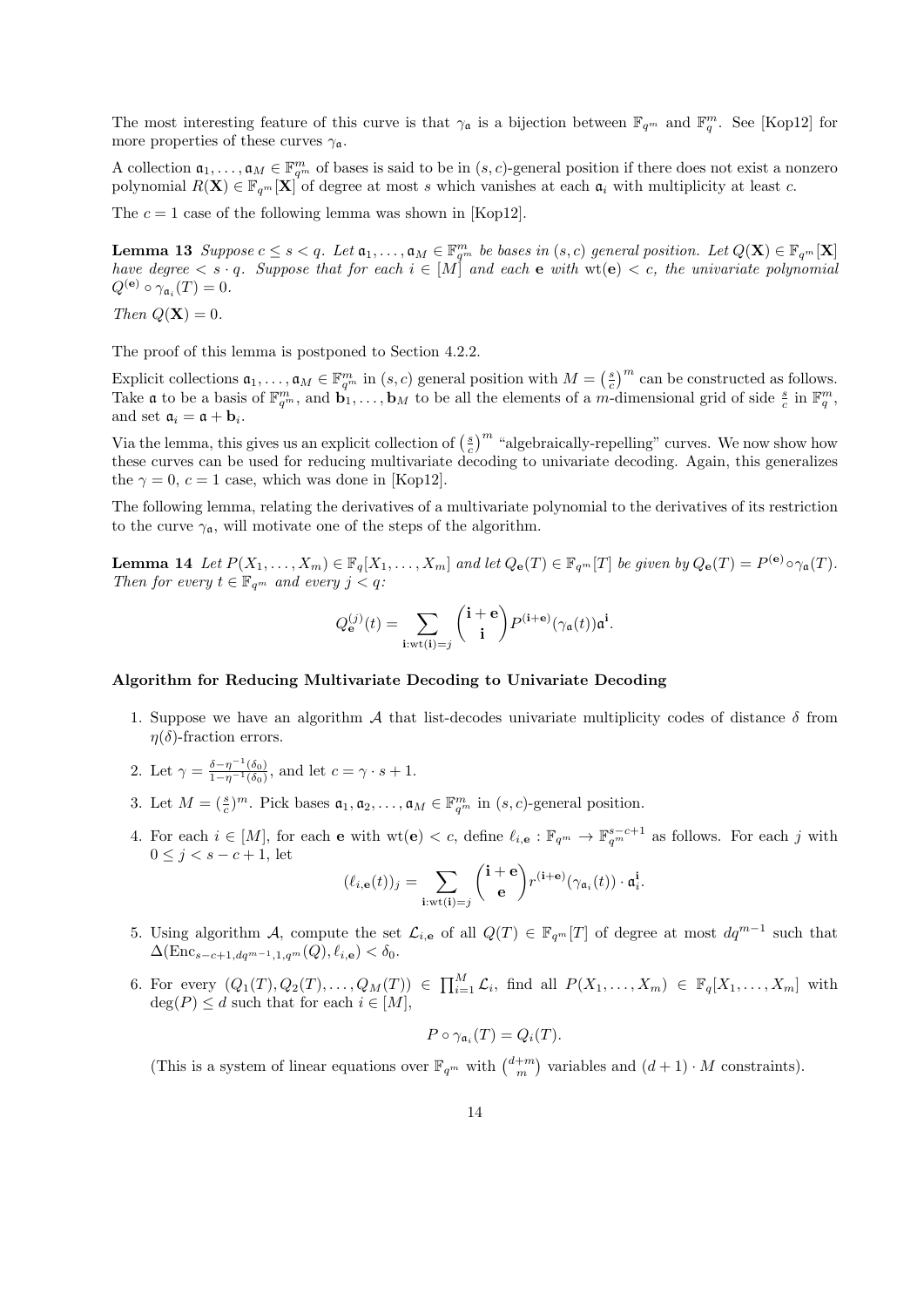7. Output the list of all such  $P(X_1, \ldots, X_m)$ .

Before analyzing correctness, let us comment on the running time of this reduction. For constant  $m, s$ , we claim that this reduction can be implemented to run in near-linear time. The running time of this reduction depends the size  $\mathcal{L}_i$ , and on how quickly we can find  $P(X_1, \ldots, X_m)$  given  $Q_1(T), \ldots, Q_M(T)$ . If we happen to know that the  $\mathcal{L}_i$  are all of constant size (as it happens whenever the fraction of errors is bounded below the Johnson radius), then the factor of  $\prod |\mathcal{L}_i|$  is at most a constant. Thus we only need to show that the latter step can be implemented in near-linear time. Given  $Q_1(T), \ldots, Q_M(T)$ , we can: (1) evaluate each  $Q_i(T)$  and each of its derivatives of order  $\lt s$  at all points of  $\mathbb{F}_q^m$ , (2) via Lemma 14, we know that this suffices to give us  $P^{(*s*)}(a)$  for each  $a \in \mathbb{F}_q^m$ , (3) to interpolate  $P(\mathbf{X})$  given  $P^{(*s*)}(a)$  for each  $a \in \mathbb{F}_q^m$ .

Thus, we get that unique decoding of multivariate multiplicity codes upto half the minimum distance can be done in near-linear time. Furthermore, if Nielsen's algorithm for list-decoding univariate multiplicity codes upto the Johnson bound can be implemented in near-linear time, then one can also list-decode multivariate multiplicity codes upto (almost) the Johnson bound in near-linear time.

#### 4.2.1 Analysis of the decoding algorithm

Suppose  $P(\mathbf{X}) \in \mathbb{F}_q[\mathbf{X}]$  is such that  $\Delta(\text{Enc}_{s,d,m,q}(P), r) < \delta_0$ . Let  $E \subseteq \mathbb{F}_q^m$  be the set of  $\mathbf{a} \in \mathbb{F}_q^m$  where  $P^{(*s*)}(a)$  differs from  $r^{(*s*)}(a)$ .

We first show that  $Q_{i,\mathbf{e}}(T) := P^{(\mathbf{e})} \circ \gamma_{\mathbf{a}_i}(T) \in \mathcal{L}_{i,\mathbf{e}}$ . Indeed, by Lemma 14, for every  $t \in \mathbb{F}_{q^m}$  such that  $\gamma_{\mathfrak{a}}(t) \notin E$ , and for every  $j < s - c + 1$ , we have:

$$
Q_{i,\mathbf{e}}^{(j)}(t) = \sum_{\mathbf{i}: \mathbf{wt}(\mathbf{i}) = j} {\mathbf{i} + \mathbf{e} \choose \mathbf{i}} P^{(\mathbf{i} + \mathbf{e})} (\gamma_{\mathfrak{a}_i}(t)) \mathfrak{a}_i^{\mathbf{i}}
$$
  
\n
$$
= \sum_{\mathbf{i}: \mathbf{wt}(\mathbf{i}) = j} {\mathbf{i} + \mathbf{e} \choose \mathbf{i}} r^{(\mathbf{i} + \mathbf{e})} (\gamma_{\mathfrak{a}_i}(t)) \mathfrak{a}_i^{\mathbf{i}}
$$
  
\n
$$
= \sum_{\mathbf{i}: \mathbf{wt}(\mathbf{i}) = j} {\mathbf{i} + \mathbf{e} \choose \mathbf{i}} r^{(\mathbf{i} + \mathbf{e})} (\gamma_{\mathfrak{a}_i}(t)) \mathfrak{a}_i^{\mathbf{i}}
$$
  
\n
$$
= \ell_{i,\mathbf{e}}(t).
$$

Thus  $\Delta(\text{Enc}_{s-c+1,d,1,q}(Q_{i,e}), \ell_{i,e}) \leq \frac{|E|}{q^m} < \delta_0$ , and thus  $Q_{i,e}$  is indeed included in the list  $\mathcal{L}_i$ . The crucial points here are (a) the relative distance of the univariate multiplicity code of order  $s - c + 1$  evaluations of degree d polynomials has minimum distance  $1 - \frac{1-\delta}{1-\gamma}$ , and (b) our choice of  $\gamma$  ensures that  $\delta_0 \leq \eta \left(1 - \frac{1-\delta}{1-\gamma}\right)$ . Thus algorithm  $A$  is indeed capable of finding  $\mathcal{L}_i$  as required by the reduction.

#### 4.2.2 Algebraically repelling curves

In this section we prove Lemma 14 and Lemma 13.

Proof of Lemma 14: By definition of derivatives, we have:

$$
Q_{\mathbf{e}}(t+W) = \sum_{j} Q_{\mathbf{e}}^{(j)}(t)W^{j},
$$
  

$$
P^{(\mathbf{e})}(\gamma_{\mathbf{a}}(t) + \mathbf{X}) = \sum_{\mathbf{i}} (P^{(\mathbf{e})})^{(\mathbf{i})}(\gamma_{\mathbf{a}}(t))\mathbf{X}^{\mathbf{i}} = \sum_{\mathbf{i}} {(\mathbf{e} + \mathbf{i}) \choose \mathbf{i}} P^{(\mathbf{e} + \mathbf{i})}(\gamma_{\mathbf{a}}(t))\mathbf{X}^{\mathbf{i}}.
$$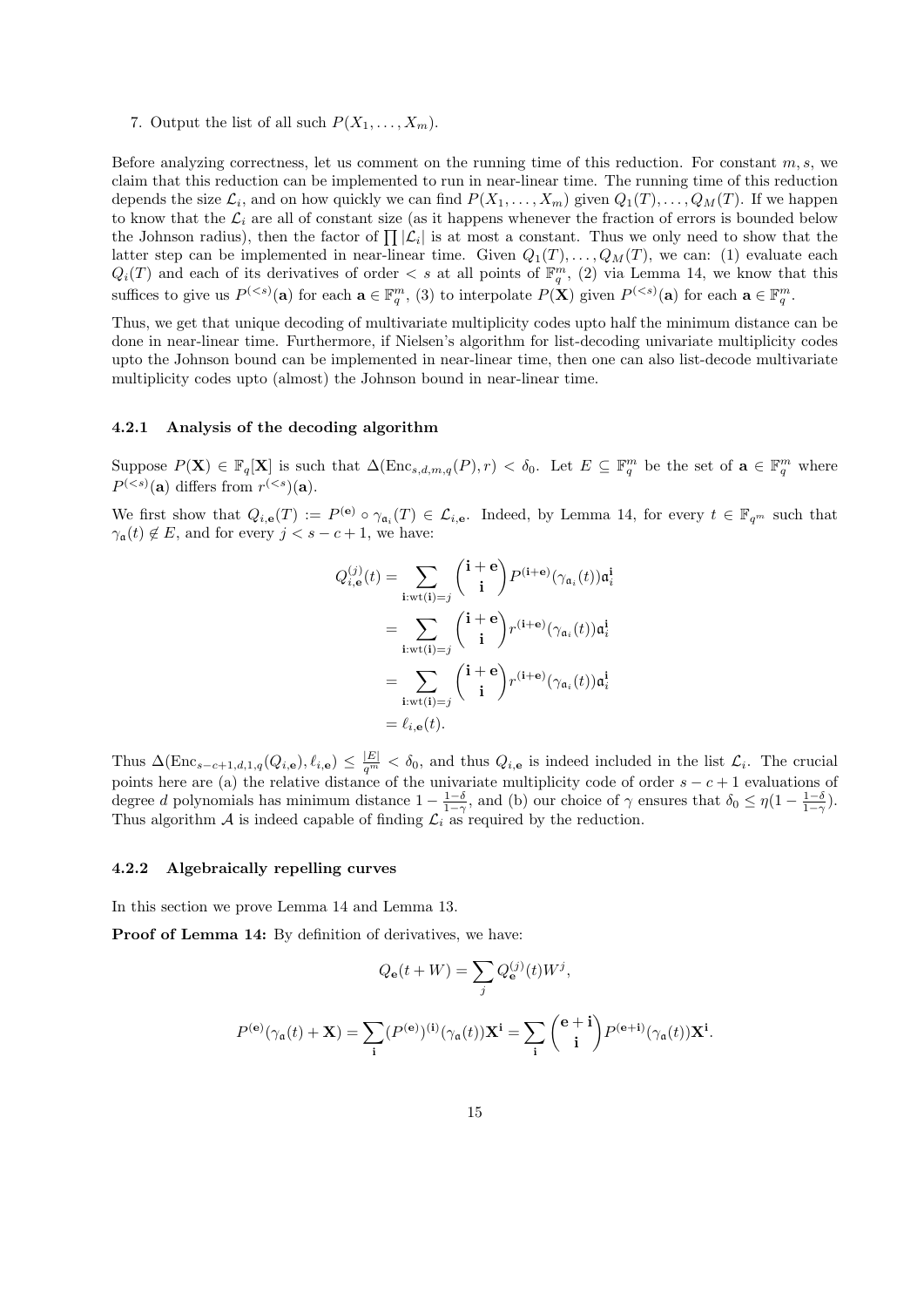By linearity,  $\gamma_{\mathfrak{a}}(t+W) = \gamma_{\mathfrak{a}}(t) + \gamma_{\mathfrak{a}}(W)$ . So

$$
Q_{\mathbf{e}}(t+W) = P^{(\mathbf{e})} \circ \gamma_{\mathbf{a}}(t+W)
$$
  
=  $P^{(\mathbf{e})}(\gamma_{\mathbf{a}}(t) + \gamma_{\mathbf{a}}(W))$   
=  $\sum_{\mathbf{i}} {(\mathbf{e} + \mathbf{i}) \choose \mathbf{i}} P^{(\mathbf{e}+\mathbf{i})}(\gamma_{\mathbf{a}}(t))(\gamma_{\mathbf{a}}(W))^{\mathbf{i}}$ 

Taking this equation mod  $W<sup>q</sup>$ , we get the following equation:

$$
\sum_{j < q} Q_{\mathbf{e}}^{(j)}(t) W^j = \sum_{\mathbf{i}: \text{wt}(\mathbf{i}) < q} {\mathbf{e} + \mathbf{i} \choose \mathbf{i}} P^{(\mathbf{e} + \mathbf{i})} (\gamma_{\mathfrak{a}}(t)) (\mathfrak{a} W)^{\mathbf{i}} \mod W^q
$$

For  $j < q$ , note that the coefficient of  $W^j$  in the right hand side of this equation equals  $\sum_{i:wt(i)=j} {\binom{e+i}{i}} P^{(e+i)}(\gamma_a(t)) \mathfrak{a}^i$ . On the other hand, the coefficient of  $W^j$  in the left hand side of the equation equals  $Q_{\mathbf{e}}^{(j)}(t)$ . We therefore conclude that for each  $j$  with  $0\leq j< q,$  we have

$$
Q_{\mathbf{e}}^{(j)}(t) = \sum_{\mathbf{i}: \mathrm{wt}(\mathbf{i}) = j} {\mathbf{e} + \mathbf{i} \choose \mathbf{i}} P^{(\mathbf{e} + \mathbf{i})} (\gamma_{\mathfrak{a}}(t)) \mathfrak{a}^{\mathbf{i}}.
$$

**Proof of Lemma 13:** We will show that for each  $\mathbf{a} \in \mathbb{F}_q^m$ ,  $\text{mult}(P, \mathbf{a}) \geq s$ . Then by Lemma 4 (recalling that  $\deg(P) < sq$ , we can conclude that  $P(X_1, \ldots, X_m) = 0$ .

Fix  $i \in [M]$  and **e** with  $\text{wt}(\mathbf{e}) < c$ . We have  $P^{(\mathbf{e})} \circ \gamma_{\mathfrak{a}_i}(T) = 0$ . By Lemma 14, we conclude that for every  $t \in \mathbb{F}_{q^m}$  and  $j < q$ :

$$
\sum_{\mathbf{i}: \mathrm{wt}(\mathbf{i})=j} \binom{\mathbf{e}+\mathbf{i}}{\mathbf{i}} P^{(\mathbf{e}+\mathbf{i})} (\gamma_{\mathfrak{a}_i}(t)) \mathfrak{a}_i^{\mathbf{i}} = 0.
$$

Thus for every  $\mathbf{a} \in \mathbb{F}_q^m$ , every  $i \in [M]$ ,  $0 \leq j < s$ , and **e** with  $\text{wt}(\mathbf{e}) < c$ :

$$
\sum_{\mathbf{i}: \text{wt}(\mathbf{i}) = j} \binom{\mathbf{e} + \mathbf{i}}{\mathbf{i}} P^{(\mathbf{e} + \mathbf{i})}(\mathbf{a}) \mathfrak{a}_i^{\mathbf{i}} = 0.
$$
 (8)

For  $0 \leq j' < q$ , let  $R_{\mathbf{a},j'}(\mathbf{Y}) \in \mathbb{F}_q[\mathbf{Y}]$  be the polynomial

$$
R_{\mathbf{a},j'}(\mathbf{Y}) = \sum_{\mathbf{i}': \mathbf{wt}(\mathbf{i}')=j'} P^{(\mathbf{i}')}(\mathbf{a}) \mathbf{Y}^{\mathbf{i}'}.
$$

Then the derivatives of  $R_{\mathbf{a},j'}$  are given by:

$$
R_{\mathbf{a},j'}^{(\mathbf{e})}(\mathbf{Y}) = \sum_{\mathbf{i'} : \text{wt}(\mathbf{i'}) = j'} {i' \choose \mathbf{e}} P^{(\mathbf{i'})}(\mathbf{a}) \mathbf{Y}^{\mathbf{i'} - \mathbf{e}}
$$
  
= 
$$
\sum_{\mathbf{i}: \text{wt}(\mathbf{i}) = j' - \text{wt}(\mathbf{e})} {(\mathbf{i} + \mathbf{e}) \choose \mathbf{e}} P^{(\mathbf{i} + \mathbf{e})}(\mathbf{a}) \mathbf{Y}^{\mathbf{i}}
$$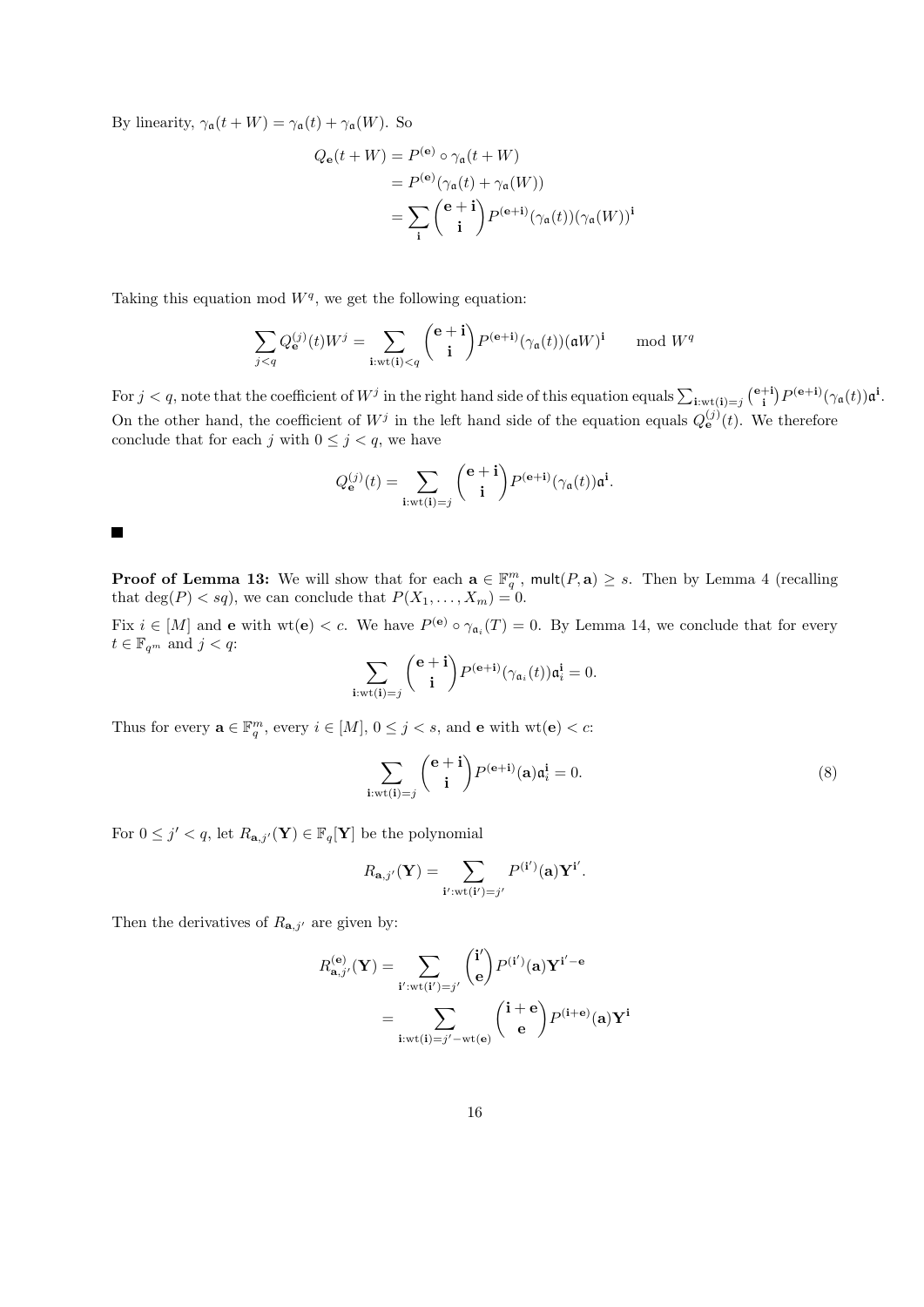Equation (8) says that for each  $\mathbf{a} \in \mathbb{F}_q^m$ ,  $i \in [M]$ ,  $\mathbf{e}$  with  $\text{wt}(\mathbf{e}) < c$ , and  $j' < q + \text{wt}(\mathbf{e})$ , we have

$$
R_{\mathbf{a},j'}^{(\mathbf{e})}(\mathfrak{a}_i)=0.
$$

Thus for every  $j < q$  and  $a, i, e$  as above:

$$
\mathsf{mult}(R_{\mathbf{a},j}, \mathfrak{a}_i) \geq c.
$$

By the general position hypothesis on  $a_i$ , this implies that for each  $j < s$ , the polynomial  $R_{a,j}(\mathbf{Y})$  is itself identically 0.

But the coefficients of  $R_{\mathbf{a},j}(\mathbf{Y})$  are  $P^{(i)}(\mathbf{a})$ , for i satisfying wt $(i) = j$ . Thus  $P^{(i)}(\mathbf{a}) = 0$  for each a and each i with  $wt(i) < s$ .

Therefore  $\text{mult}(P, \mathbf{a}) \geq s$  for each  $\mathbf{a} \in \mathbb{F}_q^m$ , which implies that  $P = 0$ , as desired.

### 4.3 Local List-Decoding

The list-decoding algorithm for multivariate multiplicity codes from the Johnson radius can be used to give a local list-decoding algorithm for multivariate multiplicity codes upto the Johnson radius. Since the definition of local list-decoding is somewhat involved, we refer the reader to the appendix of [Kop12] for the algorithm and its analysis.

### 5 Encoding

In this section we discuss encoding algorithms.

Since multiplicity codes are  $\mathbb{F}_q$ -linear subspaces of  $\Sigma^{\mathbb{F}_q^m}$ , it is natural to choose an encoding map which is  $\mathbb{F}_q$ -linear. One very natural encoding map to consider is the map:

$$
E: \mathbb{F}_q^{\binom{d+m}{m}} \to \mathcal{C},
$$

which treats its input as a vector of coefficients of monomials for a polynomial  $P \in \mathbb{F}_q[\mathbf{X}]$  of degree at most d, and outputs  $Enc_{s,d,m,q}(P)$ . It is well known that the task of computing E, namely evaluating a given polynomial and all its derivatives of order at most s at all points of  $\mathbb{F}_q^m$  can be performed in near-linear time  $O((d^{m} + q^{m}) \cdot {m+s \choose m} \cdot \log(d^{m} + q^{m})).$ 

However, for the purposes of local decoding, it will be important to choose the encoding map  $E: \Sigma_0^k \to \mathcal{C} \subseteq$  $\Sigma^n$  a bit more carefully. The goal is to have the encoding be *systematic*; i.e., to have the symbols of the message appear as symbols (or parts of symbols) of its encoding. Once we have such an encoding map, a local correction algorithm immediately gives us a local decoding algorithm.

Such a systematic encoding map can be chosen by giving an *interpolating set*. Concretely, for a given  $s, d, m, q$ , we want a set  $S \subseteq \mathbb{F}_q^m \times \{i \mid \text{wt}(i) < s\}$  such that for every  $f : S \to \mathbb{F}_q$ , there is **exactly one**  $P(X_1, \ldots, X_m) \in \mathbb{F}_q[X_1, \ldots, X_m]$  of degree at most d such that for each  $(\mathbf{a}, \mathbf{i}) \in S$ ,  $P^{(\mathbf{i})}(\mathbf{a}) = f(\mathbf{a}, \mathbf{i})$ .

It is easy to see that such sets S exist, and any such set S must have  $|S| = {d+m \choose m}$ . In order for the so obtained local decoding algorithm to run in sublinear time (assuming the local correction algorithm runs in sublinear time), it will be important that this interpolating set be *explicit*: given message coordinate  $i \in [k]$ , we should be able to compute, in time  $\text{poly}(\log(k))$ , the codeword coordinate  $j \in [n]$  which contains the *i*th symbol of the codeword. In [Kop12], an explicit such interpolating set was given.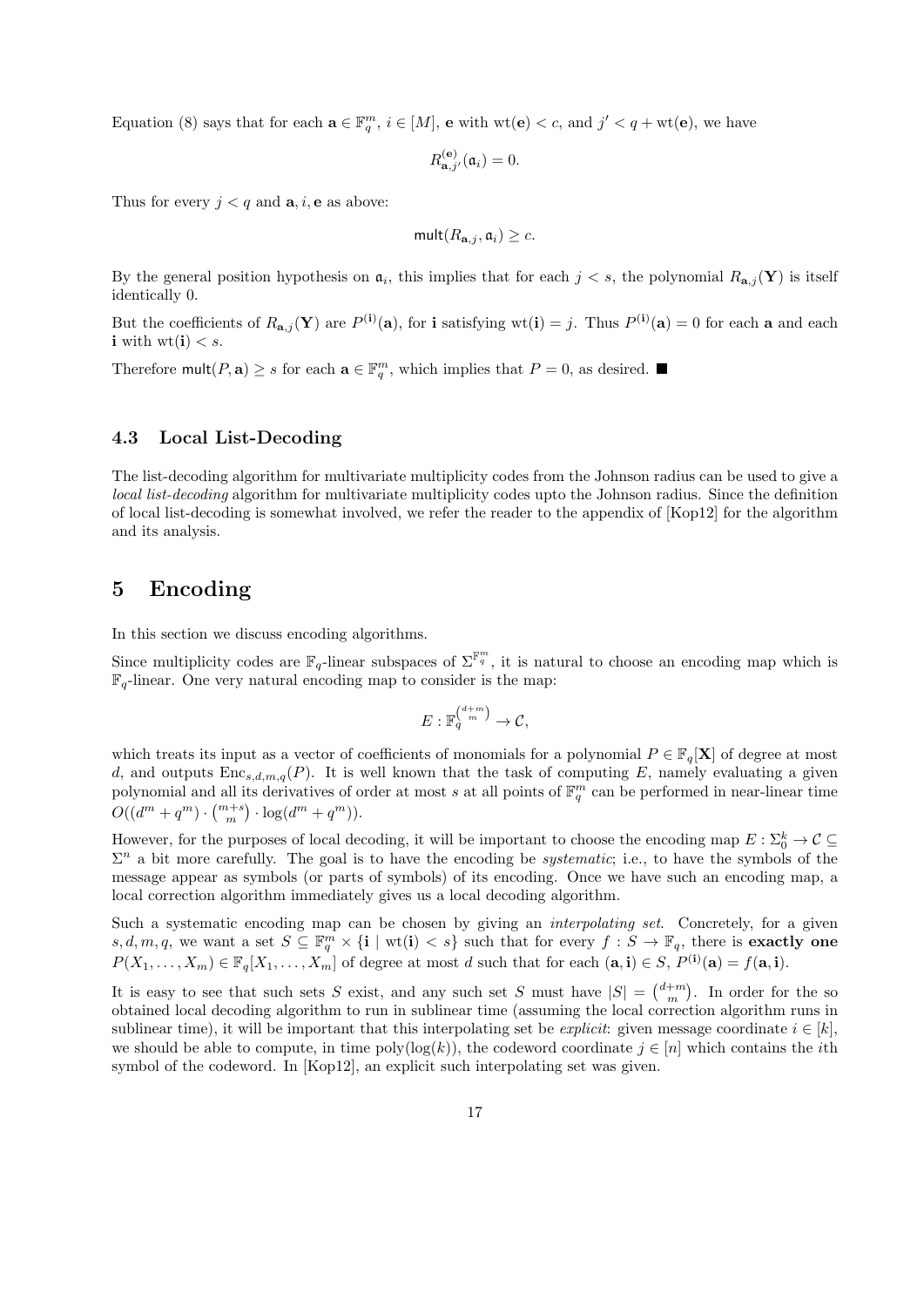Theorem 15 ([Kop12]) There exist explicit interpolating sets S as above.

Thus there exist explicit systematic encoding maps for multiplicity codes.

The interpolating sets for multiplicity codes constructed above are in fact simple combinations of interpolating sets for Reed-Muller codes. Furthermore, it is known that there exist interpolating sets for Reed-Muller codes from which polynomial interpolation can be performed in near-linear time. This implies, by inspecting the proof of Theorem 15, that the encoding map described above can be computed in near-linear time.

### 6 Discussion

1. The improved local decoding algorithm given in Section 4.1.2 had two main ideas over the original local decoding algorithm of [KSY11]: getting more information from each line, and robustly combining this information across different lines by decoding a multiplicity code.

The first idea is naturally motivated by an incongruity between the three papers: [KSY11] (on local correction of multiplicity codes), [GKS13] (on affine invariant codes, local correction of affine invariant codes, and their relationship to bounds on Nikodym sets), and [DKSS09] (giving lower bounds on the size of Nikodym sets via the extended method of multiplicities).

A Nikodym set is a set  $N \subseteq \mathbb{F}_q^m$  such that for every  $\mathbf{a} \in \mathbb{F}_q^m$ , there is some line  $L \subseteq \mathbb{F}_q^m$  passing through a, such that  $L \setminus \{a\} \subseteq N$  (i.e., the entire line, except possibly a, is contained in N). In [GKS13] it was noted that lower bounds on Nikodym sets follow from the existence of algebraic error-correcting codes that can be locally corrected at  $\mathbf{a} \in \mathbb{F}_q^m$  by querying a line through **a**. In [DKSS09], the extended method of multiplicities (which in retrospect can be interpreted in the language of multiplicity codes) was used to show a lower bound of  $\left(\frac{q}{2}\right)^m$  on the size of Nikodym sets. On the other hand, if one tried to use the original local correction algorithm of [KSY11] for multiplicity codes to prove a lower bound on Nikodym sets (via the [GKS13] connection), we would get a significantly weaker bound than the bound of [DKSS09]. All this suggests that there should be a better algorithm for local correction of multiplicity codes, and (looking at the details) a way to get more information from each line.

The second idea is motivated by a different incongruity: the local correction algorithm of [KSY11] combines information from different lines by decoding a Reed-Muller code, but there seems to be no reason for the  $s = 1$  case of multiplicity codes (i.e., Reed-Muller codes) to receive preferential treatment amongst all possibilities for s. The new algorithm resolves this incongruity, and lets us use fewer lines for the local decoding.

2. The decoding algorithm described in Section 4.1.4 based on m linearly independent lines was motivated by another problem in the combinatorial geometry: the joints problem [GK10, KSS10]. Alex Vardy and Abdul Basit independently suggested to me that bounds on the joints problem could potentially be improved using the method of multiplicities. The  $m$ -line decoding algorithm for multiplicity codes can be used to give a multiplicity-enhanced proof of the [KSS10] bound on the joints problem; unfortunately this variant does not improve on the bounds.

A brief outline of the argument goes as follows. One first interpolates a low degree polynomial vanishing with multiplicity at least  $a$  at the joints of interest (for some large  $a$ ). Then one argues that this polynomial vanishes at each line of the collection with multiplicity at least some c. Then using Lemma 12, we deduce that this polynomial actually vanishes at each of the joints with multiplicity at least  $c' \gg a$ . This leads to a contradiction, unless the number of joints is large.

3. The Reed-Muller codes over small fields and in many variables have been very influential. The analogous multiplicity code would be based on order s evaluations of polynomials over  $\mathbb{F}_q$  of total degree at most d and individual degree at most  $sq - 1$ . It would be very interesting to study properties of these codes, and to see if they have any coding/combinatorial applications.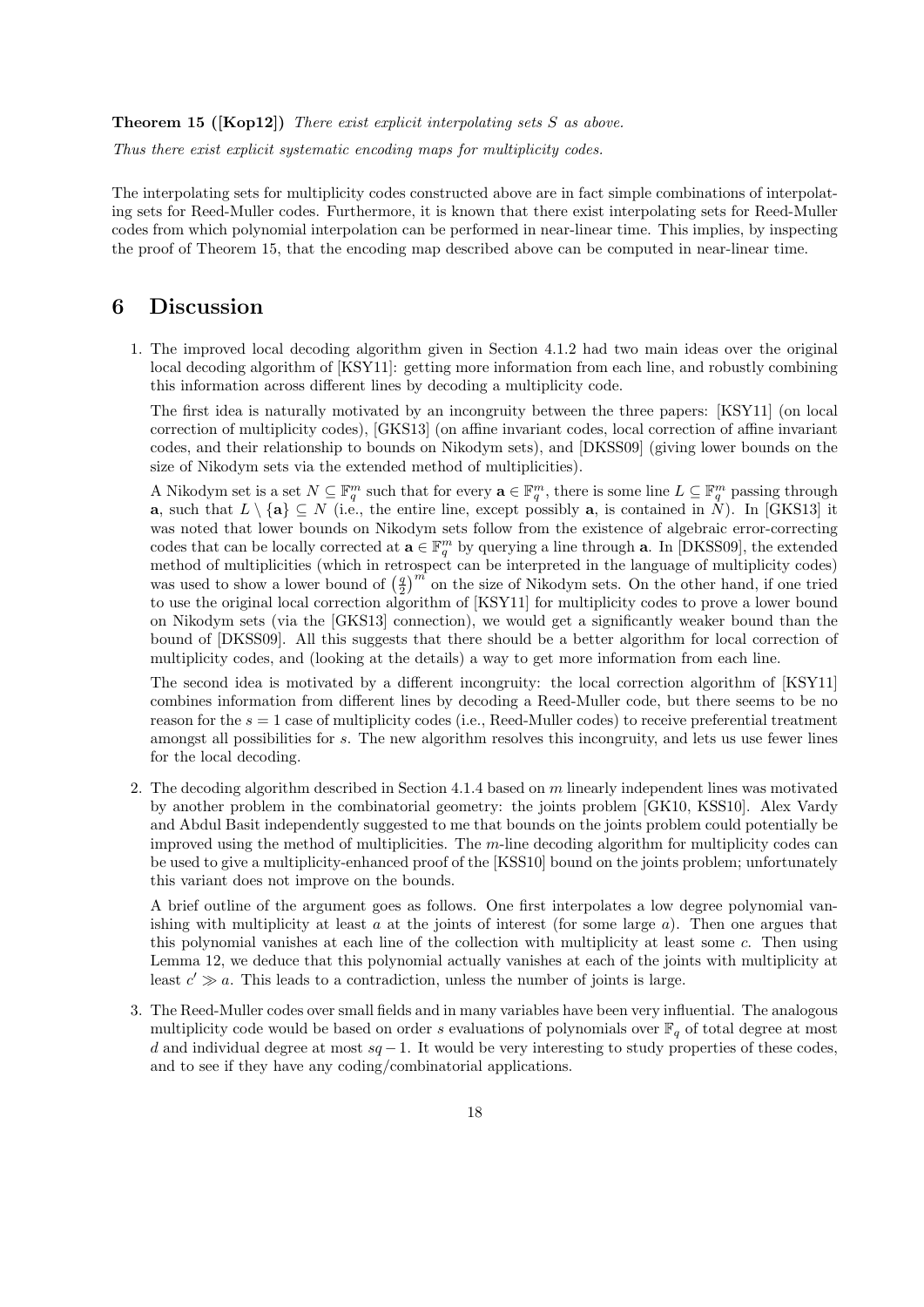We note a curious example of how things change when the individual degrees are bounded: a polynomial  $P(X_1, \ldots, X_m) \in \mathbb{F}_2[X_1, \ldots, X_m]$  of individual degree at most 1 vanishes at a point  $\mathbf{a} \in \mathbb{F}_2^m$  with multiplicity at least s if and only if P vanishes at all points of  $\mathbb{F}_2^n$  which are at a Hamming distance at most  $s - 1$  from  $a$ .

4. There are various interesting variations/cousins of Reed-Solomon and Reed-Muller codes which are interesting from the coding perspective. These include algebraic-geometric codes, BCH codes, projective Reed-Muller codes, Grassman codes, etc. It would be interesting to investigate multiplicity-based generalizations of these codes. For algebraic-geometric codes, some such investigations were made (in the 1-dimensional case, analogous to Reed-Solomon codes) by Rosenbloom-Tsfasman [RT97], Xing [Xin03] and Nielsen [Nie01].

# 7 Open Questions

We conclude with a list of some interesting open questions. Some of these questions are open even in the classical  $s = 1$  case (Reed-Solomon codes and Reed-Muller codes).

1. What is the list-decoding radius for univariate multiplicity codes? In other words, what is the largest fraction  $\eta$  of errors from which univariate multiplicity codes of distance  $\delta$  and block-length n can be list-decoded with  $poly(n)$  list-size? For general univariate multiplicity codes, this is only known to be true for  $\eta \leq 1-\sqrt{1-\delta}$ , while for univariate multiplicity codes over prime fields with s sufficiently large, it is known for every  $\eta < \delta$ .

This question is even open for Reed-Solomon codes.

Here are some related questions. Does the answer depend on the field? Does the answer depend on the set of evaluation points? What happens for multivariate multiplicity codes (again, this is open for multivariate Reed-Muller codes too)?

2. It is an extremely interesting question whether the list-size for list-decoding univariate multiplicity codes over prime fields (as in [GW11, Kop12]) needs to be  $poly(q)$ , or if it can be reduced to a constant independent of q.

It is also extremely interesting to know whether the primality of  $q$  is essential for the improved listdecoding of multiplicity codes in [GW11, Kop12].

- 3. Can Nielsen's algorithm for list-decoding univariate multiplicity codes upto the Johnson bound be implemented to run in near-linear time. It would also immediately imply a near-linear time global algorithm, and a faster local algorithm, for list-decoding multivariate multiplicity codes upto the Johnson radius. This seems to require some nontrivial adaptation of the ideas of Alekhnovich [Ale05], who showed how to list-decode Reed-Solomon codes in near-linear time.
- 4. Are multiplicity codes locally testable?
- 5. Are there any applications of multiplicity codes to computational complexity theory? Reed-Solomon codes and Reed-Muller codes have found many celebrated applications, and it would be interesting to see if multiplicity codes can improve on any of them.
- 6. Are there any practical applications of multiplicity codes? By combining high rate with sublineartime decoding, and also supporting various other efficent operations, multiplicity codes seem to be theoretically practical. Perhaps they really are practical?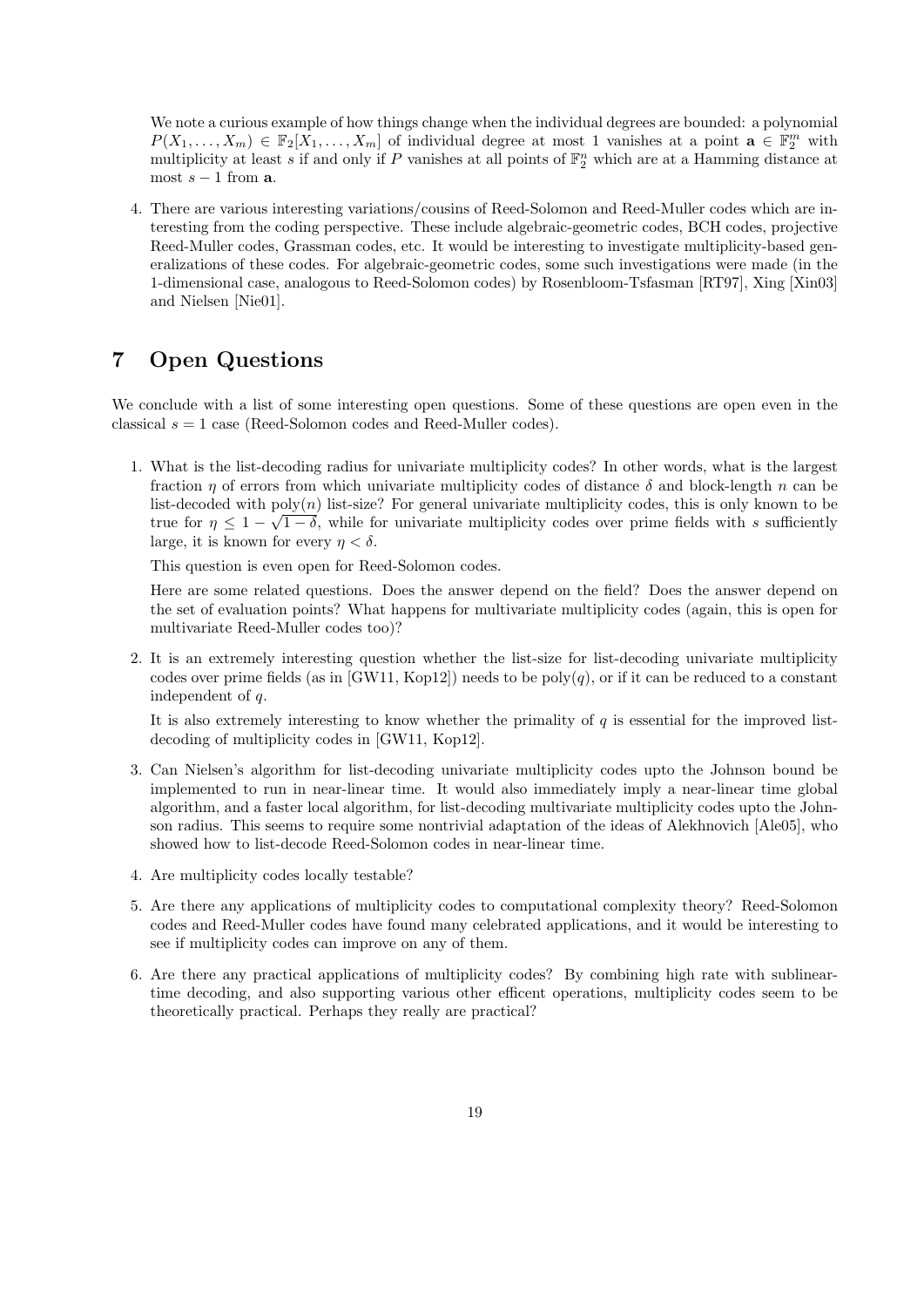# Acknowledgements

Thanks to Alexander Barg and Oleg Musin for organizing an excellent workshop to celebrate Ilya Dumer's birthday, and for encouraging me to write this article. Many many thanks to Ilya Dumer for being a wonderful friend and mentor for many years, and for getting me hooked on coding theory in the first place.

### References

- [Ale05] Michael Alekhnovich. Linear diophantine equations over polynomials and soft decoding of reedsolomon codes. IEEE Transactions on Information Theory, 51(7):2257–2265, 2005.
- [BI01] Amos Beimel and Yuval Ishai. Information-theoretic private information retrieval: A unified construction. In ICALP, pages 912–926, 2001.
- [Chi76] Francis Y. L. Chin. A generalized asymptotic upper bound on fast polynomial evaluation and interpolation. SICOMP: SIAM Journal on Computing, 5, 1976.
- [DKSS09] Zeev Dvir, Swastik Kopparty, Shubhangi Saraf, and Madhu Sudan. Extensions to the method of multiplicities, with applications to Kakeya sets and mergers. In 50th IEEE Symposium on Foundations of Computer Science (FOCS), pages 181–190, 2009.
- [GK10] Larry Guth and Nets Hawk Katz. Algebraic methods in discrete analogs of the kakeya problem. Advances in Mathematics, 225(5):2828–2839, 2010.
- [GKS13] Alan Guo, Swastik Kopparty, and Madhu Sudan. New affine-invariant codes from lifting. In ITCS, pages 529–540, 2013.
- [GR08] Venkatesan Guruswami and Atri Rudra. Explicit codes achieving list decoding capacity: Errorcorrection with optimal redundancy. IEEE Transactions on Information Theory, 54(1):135–150, 2008.
- [Guo13] Alan Guo. High rate locally correctable codes via lifting. Electronic Colloquium on Computational Complexity (ECCC), 20:53, 2013.
- [GW11] Venkatesan Guruswami and Carol Wang. Optimal rate list decoding via derivative codes. In APPROX-RANDOM, pages 593–604, 2011.
- [HKT08] J. W. P. Hirschfeld, G. Korchmaros, and F. Torres. Algebraic Curves over a Finite Field (Princeton Series in Applied Mathematics). Princeton University Press, 2008.
- [HOW13] Brett Hemenway, Rafail Ostrovsky, and Mary Wootters. Local correctability of expander codes. In ICALP (1), pages 540–551, 2013.
- [Kop12] Swastik Kopparty. List-decoding multiplicity codes. In Electronic Colloquium on Computational Complexity (ECCC), TR12-044, 2012.
- [KSS10] Haim Kaplan, Micha Sharir, and Eugenii Shustin. On lines and joints. Discrete & Computational Geometry, 44(4):838–843, 2010.
- [KSY11] Swastik Kopparty, Shubhangi Saraf, and Sergey Yekhanin. High-rate codes with sublinear-time decoding. In STOC, pages 167–176, 2011.
- [Nie01] Rasmus R. Nielsen. List decoding of linear block codes. PhD thesis, Technical University of Denmark, 2001.